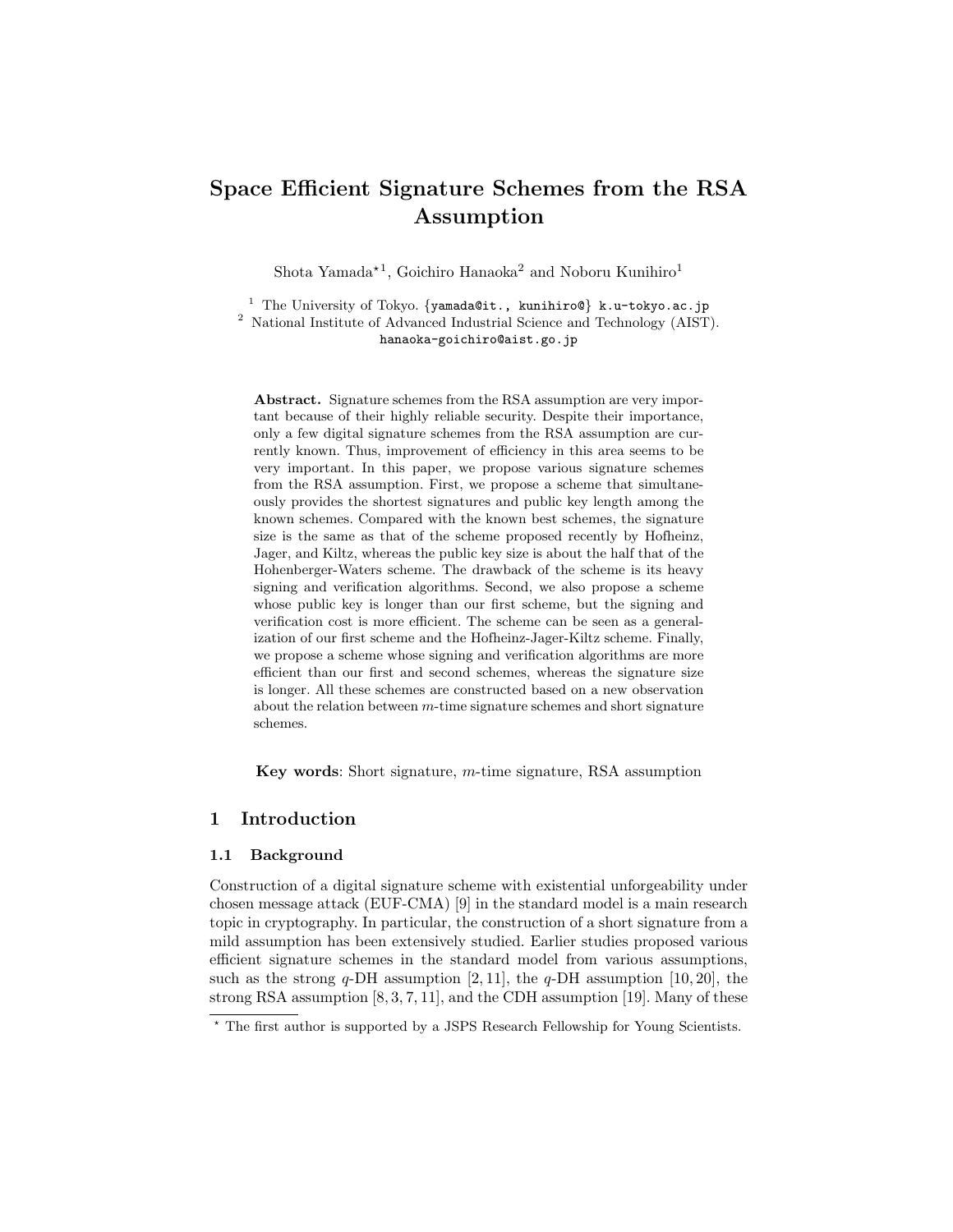schemes rely on the q-type assumption or the strong type assumption, except for Waters' scheme [19]. Even though these assumptions seem reasonable, it is desired to construct a signature scheme from a better studied, weaker assumption (such as the RSA assumption), to obtain high confidentiality in security. A digital signature scheme from the RSA assumption whose signatures are short enough, is not known even in the stateful setting until the recent work by Hohenberger and Waters [12]. Subsequently, they proposed a signature scheme from the RSA assumption in the stateless setting using a new technique [13]. Very recently, Hofheinz, Jager, and Kiltz showed that even shorter signature schemes can be obtained using a programmable hash function [10]. Despite of their importance, no (stateless) signature schemes from the RSA assumption are known, except for the schemes proposed in the above two papers. Improvement in efficiency for RSA based signature schemes seems very important as a step to obtaining a truly efficient, reliable signature scheme in the future. In this paper, we propose various novel signature schemes from the RSA assumption. For example, we propose a scheme that achieves the shortest signature size and public key size simultaneously.

#### 1.2 Our Approach

As an approach to constructing short signature schemes, we focus on the fact that a one-time signature scheme and a weakly secure signature scheme yield a fully-fledged signature scheme. This is a variant of the generic construction proposed in [18]. As we will discuss in a later section, the idea can be (informally) generalized to the combination of an  $m$ -time signature scheme and a weakly secure scheme. This is the first time that this idea has been explicitly discussed. Even though the idea is not formal, the idea is conceptually of interest since it often leads to constructions of short signature schemes. For example, recent generic constructions of short signature schemes from the programmable hash function [10] and its variant [20] can be seen as the realizations of the idea. Based on this idea, we construct various novel signature schemes from the RSA assumption. Conceptually, we take two steps to construct a scheme. First, we construct an  $m$ -time signature scheme from the RSA assumption. We then combine it with a weakly secure signature scheme from the RSA assumption proposed by Hohenberger-Waters [13]. According to this strategy, we obtain various new schemes from the RSA assumption.

More concretely, we obtain three signature schemes based on the approach described above. In section 4, we propose a signature scheme that provides the shortest signature size and public key size simultaneously. Compared to currently known best schemes, the signature size of our scheme is 1074 bits, which is the same as that of  $\text{Sig}_{\text{RSA}}[H_{\text{cfg}}]$  in [10], whereas the public key size is about 2000 bits, which is about half the size of the scheme by Hohenberger and Waters [13]. The drawback of the scheme is its heavy signing and verification algorithms. To compensate it, in section 5, we also propose another scheme whose signature size is the same as our first scheme, and the public key is longer than for that scheme, but the signing and verification cost is more efficient. The scheme is equipped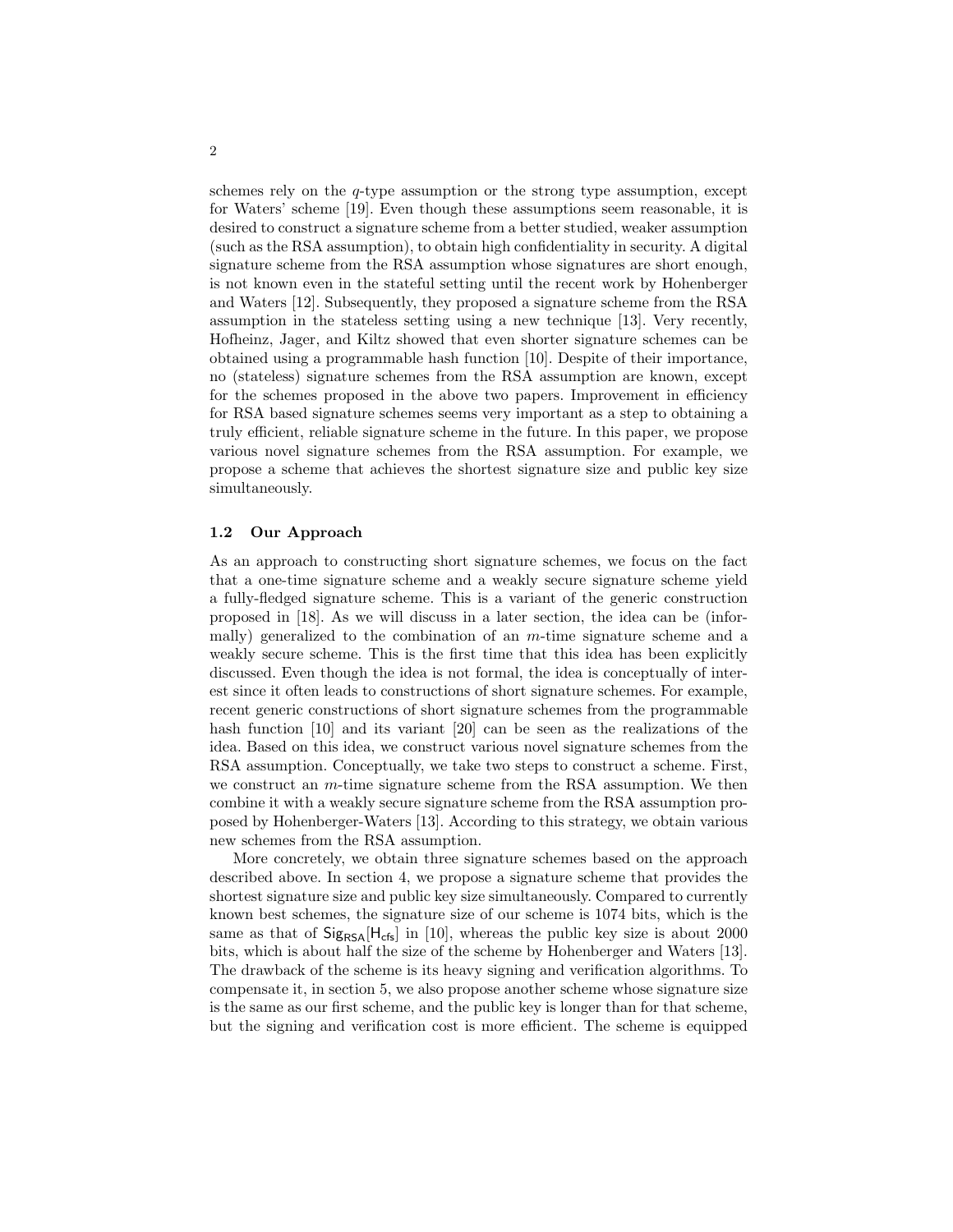with parameters  $u_1, u_2$  and we can adjust the trade-off between public key length and signing and verification cost. The scheme can be seen as a generalization of our first scheme and  $\text{Sig}_{\text{RSA}}[H_{\text{cfs}}]$  in [10]. In fact, we can obtain a slight variant of these schemes as a special case of the scheme. Finally, in section 6, we propose a scheme whose signing and verification cost is more efficient than the our first and second schemes whereas the public key and signature sizes are larger than for our first scheme. The structure of the scheme can be seen as a hybrid of our first scheme and  $\text{Sig}_{\text{RSA}}[H_{\text{rand}}]$  in [10].

Finally, we note that we have also constructed a stateful version of our second and third schemes. The scheme is more efficient than corresponding stateless version of the scheme except for the signature size, which is slightly larger.

# 2 Preliminaries

For  $\lambda \in \mathbb{N}$ ,  $1^{\lambda}$  denotes the string of  $\lambda$  ones, with  $\lambda$  expressing the security parameter throughout this paper. [d] denotes the set  $\{1, 2, \ldots, d\}$ . Moreover, |x| and |S| denote, respectively, the length of bitstring x, and the size of set S. If S is a set,  $s \stackrel{\$}{\leftarrow} S$  denotes the action of uniform randomly selecting an element of S. Given algorithm A, we write  $z \stackrel{s}{\leftarrow} \mathcal{A}(x, y, \ldots)$  to indicate that A is a (probabilistic) algorithm that outputs z on input  $(x, y, \ldots)$ .

#### 2.1 Digital Signature and its EUF-CMA Security

A digital signature scheme is defined by the three algorithms, Gen, Sign, and Verify. The key generation algorithm Gen generates a keypair  $(PK, sk) \stackrel{\text{d}}{\leftarrow}$  Gen $(1^{\lambda})$ for a secret key sk and a public key  $PK$ . The signing algorithm Sign inputs a message and the secret key, and returns a signature  $\sigma \stackrel{\hspace{0.1em}\mathsf{\scriptscriptstyle\$}}{\leftarrow}$  Sign $(\mathit{sk}, M)$  of the message. The verification algorithm Verify takes a public key and a message with a corresponding signature as input, and returns  $\top$  or  $\bot$ , indicating "accept" or "reject", respectively. We require the usual correctness properties.

We recall the EUF-CMA experiment played by a challenger and a forger  $\mathcal{F}$ . First, the challenger runs  $(PK, sk) \stackrel{\text{d}}{\leftarrow} \mathsf{Gen}(1^{\lambda})$  and F is given PK. Proceeding adaptively, F requests signatures on messages  $M_1, \ldots, M_q \in \{0,1\}^*$  under PK. The challenger responds to each query with a signature  $\sigma_i \stackrel{\$}{\leftarrow}$  Sign $(sk, M_i)$ . Eventually, F outputs the pair  $(M^*, \sigma^*)$ . We say that the adversary wins the game if Verify $(M^*, \sigma^*, PK) = \top$  and  $M^* \notin \{M_1, \ldots, M_q\}$ . We say that  $\mathcal{F}(t, q, \epsilon)$ -breaks the EUF-CMA security of the signature if  $\mathcal F$  runs in time t, makes at most q signing queries, and has success probability  $\epsilon$ . We say that the signature scheme is EUF-CMA secure if  $\epsilon$  is negligible for any probabilistic polynomial-time algorithm F.

## 2.2 Prime Numbers, the RSA-assumption, and Generalized Birthday Bounds

For  $x \in \mathbb{N}$  let  $\pi(x)$  denote the number of primes between 0 and x. The following lemma is a direct consequence of Chebyshev's bounds on  $\pi(x)$ .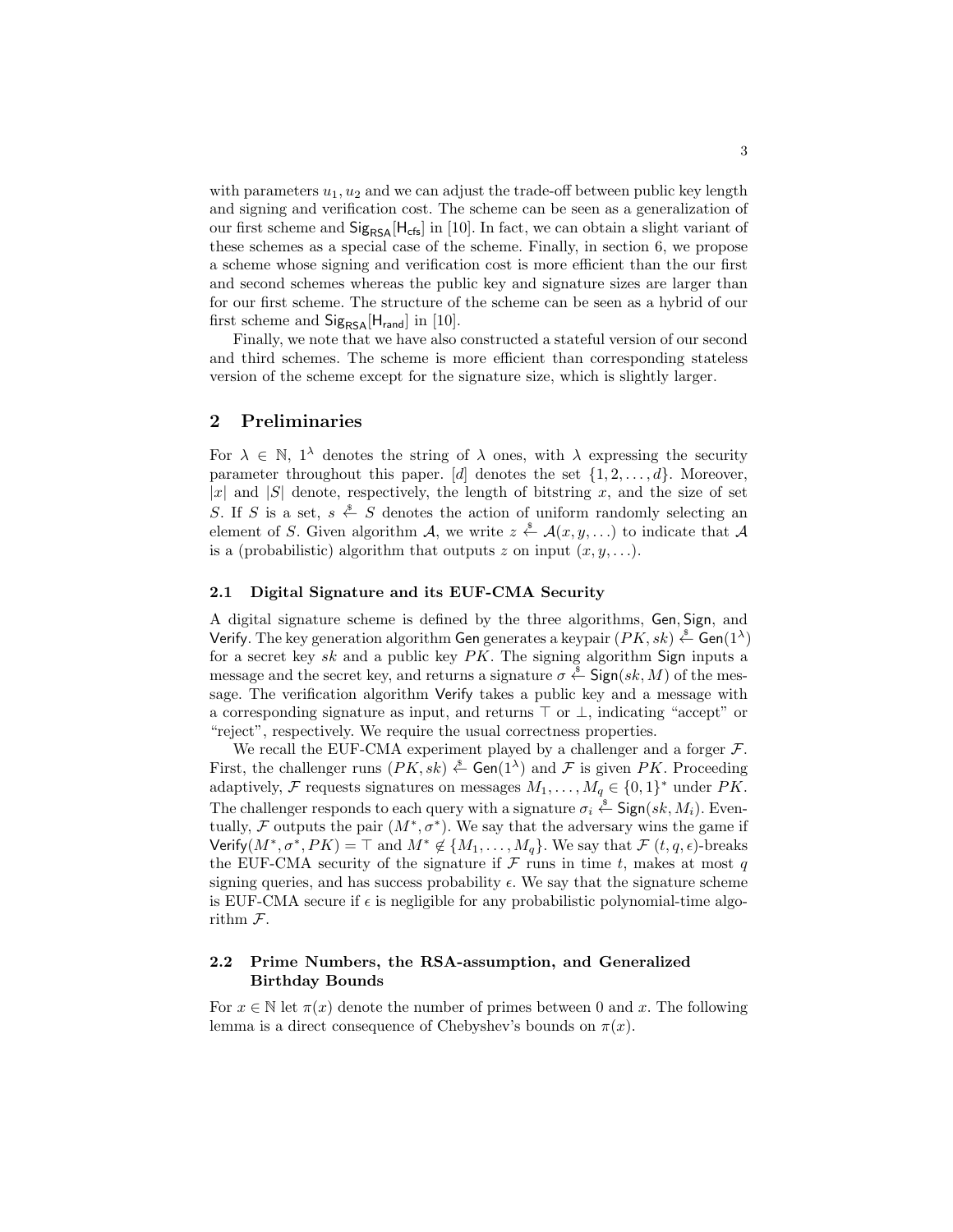Lemma 1.  $\frac{x}{\log_2 x} < \pi(x) < \frac{2x}{\log_2 x}$ 

We say that a prime p is a safe prime, if  $p = 2p' + 1$  and p' is also prime. Let p and q be two randomly chosen r'-bit safe primes, and let  $N = pq$ . Let  $e \in \mathbb{Z}_{\phi(N)}$ be a random odd prime with  $e \neq p', q'$ . We say that an algorithm  $\mathcal{A}(t, \epsilon)$ -breaks the RSA assumption, if A runs in time t and  $Pr[y^{1/e} \stackrel{\$}{\leftarrow} A(N, e, y)] \geq \epsilon$ . As discussed in the previous papers [12, 13, 10], the definition above is equivalent to a more standard version of the RSA assumption where  $e \in \mathbb{Z}_{\phi(N)}$  is a random integer relatively prime to  $\phi(N)$  with only polynomial loss in reduction cost. We say that an algorithm  $\mathcal{A}(t, \epsilon)$ -breaks the RSA assumption, if  $\mathcal{A}$  runs in time t and non-negligible  $\epsilon$ .

We denote with  $\mathbb{QR}_N$  the group of quadratic residues modulo N. We recall the following lemmas which is needed for the security proof of our constructions.

**Lemma 2.** ([17],[3]) There is an efficient algorithm that, on input  $y, z \in \mathbb{Z}_N$ and integer  $e, f \in \mathbb{Z}$  such that  $gcd(e, f) = 1$  and  $z^e \equiv y^f \mod N$ , computes  $x \in \mathbb{Z}_N$  satisfying  $x^e \equiv y \mod N$ .

**Lemma 3.** ([10]) Let A be a set with  $|A| = a$ . Let  $X_1, \ldots, X_q$  be q independent random variables, taking uniformly random values from A. Then the probability that there exists  $m + 1$  pairwise distinct indices  $i_1, \ldots, i_{m+1}$  such that  $X_{i_1} =$  $\cdots = X_{i_{m+1}}$  is upper bounded by  $\frac{q^{m+1}}{a^m}$ .

# 3 Overview of the Idea of Our Constructions

Here, we explain an underlying idea of our constructions. It is known that the combination of a weakly secure signature scheme and a one-time signature scheme yields an EUF-CMA secure signature scheme. It can be seen as a variant of the generic construction of an EUF-CMA secure signature from a weakly secure signature scheme and a chameleon hash function [14, 18]. It would be interesting to consider what would happen if we used an  $m$ -time signature scheme instead of a one-time signature scheme in the above. Even in this case, we can obtain an analogous construction of a signature scheme as we explain below.

The public key of the scheme is  $(pk_w, vk_m^{(1)}, \ldots, vk_m^{(2^n)})$  where  $pk_w$  is the public key of the weakly secure signature scheme and all  $vk_m^{(s)}$   $(s \in [2^n])$  are verification keys of the *m*-time signature. The secret key of the scheme is  $(s k_w, s k_m^{(1)}, \ldots,$  $sk_m^{(2^n)}$  where  $sk_w$  is the secret key corresponding to  $pk_w$  and  $sk_m^{(s)}$   $(s \in [2^n])$  are secret keys corresponding to  $vk_m^{(s)}$ . To sign a message M, a signer first picks a random bit string s with length  $\eta$  by  $s \stackrel{\$}{\leftarrow} [2^{\eta}]$ . Then, the signer computes signature  $\sigma_w$  on "message" s by the signing algorithm of the weakly secure signature scheme. The signer also computes signature  $\sigma_m$  on M for  $vk_m^{(s)}$  using  $sk_m^{(s)}$ . The final signature is  $\sigma = (\sigma_w, \sigma_m, s)$ . The verification algorithm simply checks the validity of  $\sigma_w$  and  $\sigma_m$ .

In fact, the above idea does not work without change. This is simply because  $2<sup>\eta</sup>$  is exponentially large and the above construction needs an exponential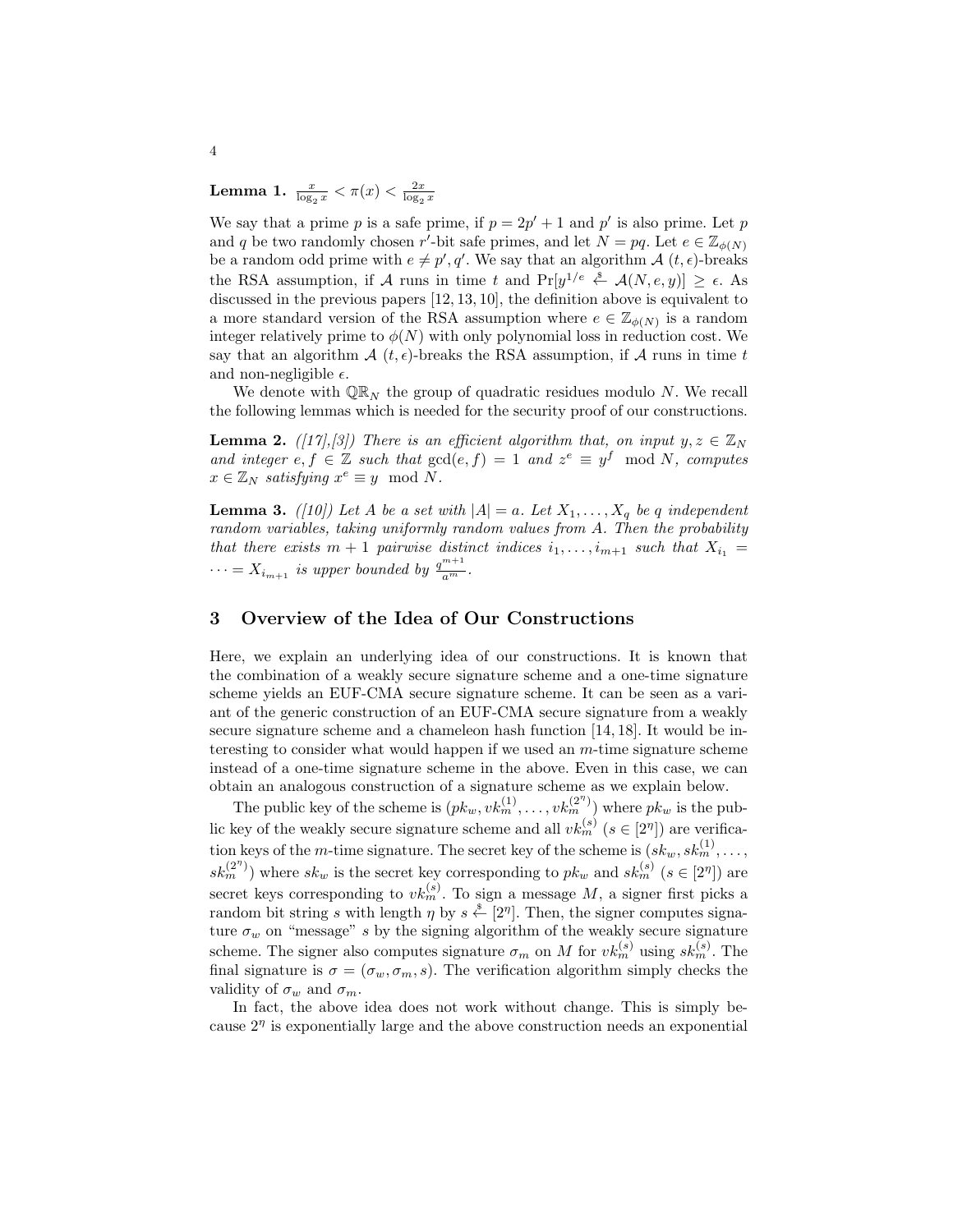number of public keys. Nevertheless, the idea has a potential advantage over the previous generic constructions. That is, if we take larger  $m$  (for example  $m = 4$ ), then we can take smaller  $\eta$ . Concretely, we can take  $\eta = \lg(q) + \lambda/m$ where  $q$  is the upper bound of the number of signing queries issued by the adversary and  $\lambda$  is the security parameter [10]. Since the size of the signature is  $|s| = \eta + |\sigma_w| + |\sigma_m|$ , this considerably reduces the size of the signature.

The generic construction of short signature schemes from a  $(m, 1)$ -programmable hash function proposed by  $[11, 10]$  can be seen as a realization of the above informal idea. In fact, one can obtain an  $m$ -time signature from  $(m, 1)$ -programmable hash function as suggested in  $[10]$ . Since m-time signatures form a wider class than  $(m, 1)$ -programmable hash functions, we can obtain various short signature schemes that cannot be captured by the generic construction by [11, 10].

Based on the above idea, we construct three short signature schemes from the RSA assumption which are presented in section 4, 5, and 6. Specifically, signature size of our first scheme in section 4 is the same as that of the best known scheme [10], and furhtermore its public key size is significantly shorter than that of [10]. Moreover, our second scheme in section 5 yields the same signature size and better computational efficiency by admitting larger public key size, and our third scheme in section 6 yields further better computational efficiency by only slightly increasing signature size and public key size (compared with our first scheme).

### 4 Our First Scheme

#### 4.1 Basic Idea

As we discussed in the precious section, one possible approach to constructing a  $(Hully-fledged)$  short signature scheme is to combine an  $m$ -time signature scheme and weakly secure signature scheme. We use the weakly secure signature scheme proposed by [13] in this paper.

One possible choice of  $m$ -time signature would be the RSA-based  $m$ -time signature considered in [4]. In fact, the construction of  $\text{Sig}_{\text{RSA}}[H_{\text{cts}}]$  proposed in [10] is closely related to the m-time signature in [4]. Since this choice of an  $m$ time signature leads to a signature scheme with huge public key size, we do not use the scheme here. Instead, we construct a new m-time signature and propose a fully-fledged short signature scheme based on it.

Here, we explain our  $m$ -time signature. The verification key of our scheme  $vk_m$  consists of the odd primes  $e_1, \ldots, e_d$ , the product of large two primes  $N =$ pq, and  $h \in \mathbb{Z}_N^*$ . Let S be a map  $S : \mathcal{M} \to 2^{[d]}$  where  $\mathcal{M} = \{0,1\}^l$  is the message space. We assume that for all  $M^*, M_1, \ldots, M_m \in \mathcal{M}$ , it holds that  $S(M^*)\nsubseteq \cup_{i=1}^m S(M_i)$  if  $M^*\notin \{M_1,\ldots,M_m\}$ . We remark that a map S with such a property can be constructed from an  $m$ -cover free family [6, 15]. The signature on a message M is  $\sigma_m = h^{1/\prod_{i \in S(M)} e_i}$ . The verification algorithm checks whether  $\sigma_m^{\prod_{i \in S(M)} e_i} \stackrel{?}{=} h.$ 

We now explain how to combine our  $m$ -time signature with weakly secure scheme in [13]. We need an exponentially large number of verification keys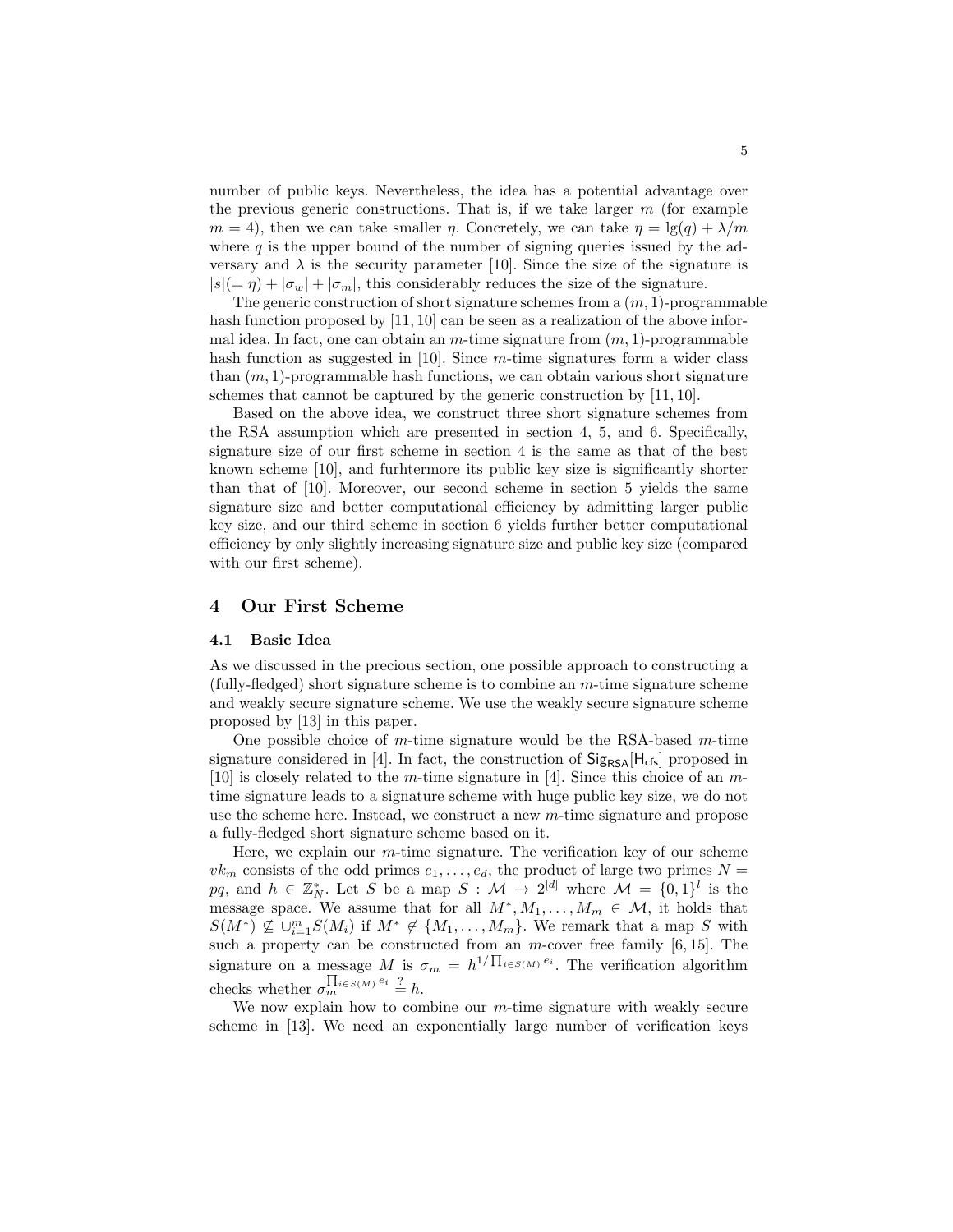$vk_m^{(1)}, \ldots, vk_m^{(2^n)}$  where  $vk_m^{(s)} = (e_1^{(s)}, \ldots, e_d^{(s)})$  $\binom{s}{d}$  if we apply the idea described in the previous section straightforwardly. We can resolve this problem by a technique from [12, 13]. That is, we prepare a pseudorandom function F that can be computed publicly and let  $e_j^{(s)} = \mathsf{F}(s||j)$  where  $s||j$  is the concatenation of s and j. Since all  $\{e_1^{(s)}, \ldots, e_d^{(s)}\}$  $\binom{s}{d}$ <sub>s∈[2</sub><sub>η</sub>] can be computed from **F**, we do not need these elements in the public key. The public key size of our scheme becomes very short by this idea. Another problem to consider is that the signature  $\sigma = (\sigma_m, \sigma_w, s)$  is still longer than that of previous schemes. In the construction below, we reduce the signature length by using the algebraic structure of  $\sigma_m$  and  $\sigma_w$ . As a result, we obtain a signature scheme that achieves the shortest signature length and public key length simultaneously among the signature schemes from the RSA assumption [13, 10].

#### 4.2 Construction

Let S be a map  $S : \mathcal{M} \to 2^{[d]}$  where  $\mathcal{M} = \{0,1\}^l$  is the message space. We assume that for all  $M^*, M_1, \ldots, M_m \in \mathcal{M}$  it holds that  $S(M^*) \nsubseteq \bigcup_{i=1}^m S(M_i)$  if  $M^* \notin \{M_1, \ldots, M_m\}$ . Such S can be constructed using a cover free family [6, 15] if  $d \geq 16m^2l$ . See Appendix A for the details. We define the scheme as follows.

Gen(1<sup> $\lambda$ </sup>): It picks two large safe r'-bit primes p and q, and sets  $N = pq$ . Then it chooses a random key K for the pseudorandom function PRF :  $\{0,1\}^*$  ×  $\{0,1\}^* \to \{0,1\}^r$  and picks  $c \stackrel{\$}{\leftarrow} \{0,1\}^r$ , where  $r = \lfloor \log_2 N \rfloor - 1$ . These values define a function F as  $F(z) = PRF<sub>K</sub>(\mu, z) \oplus c$  where  $\mu$ , called the resolving index of z, denotes the smallest positive integer such that  $\mathsf{PRF}_K(\mu, z) \oplus c$  is an odd prime. Here ⊕ denotes the bit-wise XOR operation, and we interpret r-bit string returned by  $F$  as an integer in the obvious way. Finally, it picks  $h \stackrel{s}{\leftarrow} \mathbb{Z}_N^*$ . The public key is  $PK = (N, h, K, c)$ , the secret key is  $sk =$  $(PK, p, q)$ .

In the following, we define  $P: \{0,1\}^{\eta} \to \mathbb{N}$  as  $P(s)$  for  $P(s) = \prod_{i=1}^{\eta} F(s_i)$  where  $s|_i$  is the *i*-th prefix of *s*, i.e., the bit string consisting of the first *i* bits of *s*. We also define  $s|_0 = \emptyset$ , where  $\emptyset$  is the empty string, for technical reasons. We define another function  $Q: \{0,1\}^{\eta} \times 2^{[d]} \to \mathbb{N}$  as  $Q(s, S) = \prod_{i \in S} \mathsf{F}(s||i)$  where S is a subset of [d] and s||i denotes concatenation of a bit string s and  $i \in [d]$ . In this case, we regard i as a bit string.

Sign(sk, M): It first picks random  $s \stackrel{\$}{\leftarrow} \{0,1\}^{\eta}$  and computes  $F(t)$  for  $t \in$  $(\cup_{i\in[\eta]}\{s|_i\})\cup(\cup_{i\in S(M)}\{s||i\}).$  If the resolving index of t is more than  $r^2$ or  $F(t)$  divides  $\phi(N)$  for some  $t \in (\cup_{i\in[\eta]}\{s|_i\}) \cup (\cup_{i\in S(M)}\{s||i\}),$  then it outputs  $((p, q), s)$ . 3 Otherwise it computes

$$
\sigma = h^{1/\mathsf{P}(s)\mathsf{Q}(s,S(M))},
$$

where inverse of  $P(s)Q(s, S(M))$  is computed modulo the order  $\phi(N)$  =  $(p-1)(q-1)$  of the multiplicative group  $\mathbb{Z}_N^*$ . The signature is  $(\sigma, s)$ .

<sup>&</sup>lt;sup>3</sup> The probability of these events happen is negligible as proven in the security proof of the scheme. Thus this step can be ignored in practice.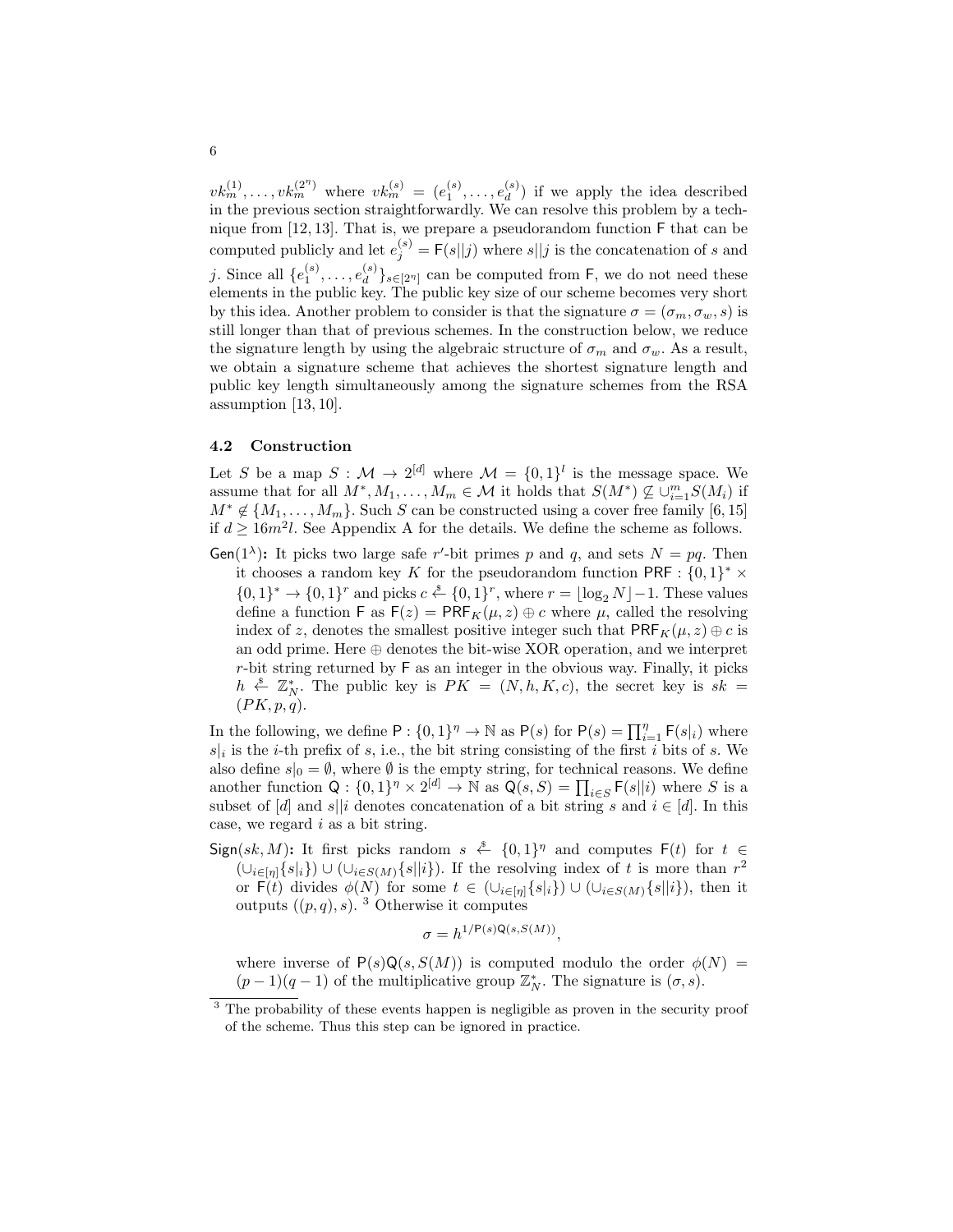Verify(M,  $(\sigma, s)$ , PK): Given a signature  $(\sigma, s)$ , it first checks whether resolving index of t is more than  $r^2$  or  $2F(t) + 1$  divides N (which is equivalent to  $\mathsf{F}(t)$  divides  $\phi(N)$  for some  $t \in (\cup_{i \in [\eta]} \{s|_i\}) \cup (\cup_{i \in S(M)} \{s|_i\})$ . If it holds, it outputs  $\top$  if  $\sigma = (p, q)$  and otherwise  $\bot$ . Next, it returns  $\top$  if

$$
\sigma^{\mathsf{P}(s)\mathsf{Q}(s,S(M))} = h.
$$

Otherwise it returns ⊥.

CORRECTNESS. The correctness can be verified by the following equation:

$$
\sigma^{\mathsf{P}(s)\mathsf{Q}(s,S(M))} = h^{\mathsf{P}(s)\mathsf{Q}(s,S(M))/\mathsf{P}(s)\mathsf{Q}(s,S(M))} = h.
$$

#### 4.3 Security

In this subsection, we prove the following theorem which establishes the security of the scheme.

**Theorem 1.** Let PRF be a  $(t'', \epsilon'')$ -secure pseudo-random function. Suppose there exists a forger  $\mathcal F$  who  $(t, q, \epsilon)$ -breaks the EUF-CMA security of the above scheme. Then there exists an adversary A that  $(t', \epsilon')$ -breaks the RSA assumption with  $t \approx t'$  and  $\epsilon \leq (q+1)\eta d(4r^2\epsilon' + 3\epsilon'' + \frac{r(q+1)^2(\eta+d)^2}{2r-1})$  $\frac{(1)^2(\eta+d)^2}{2^{r-1}}$  +  $\frac{q^{m+1}}{2^{m\eta}}$ .

In the following, let  $M_k$  denote the k-th query to the signing oracle, and let  $(\sigma_k, s_k)$  denote the reply. Let  $(M^*, \sigma^*, s^*)$  be the forgery output of  $\mathcal{F}$ . We distinguish between two types of forgers. A type1 forger returns  $(M^*, \sigma^*, s^*)$  such that  $s^* = s_k$  for some  $k \in [q]$ . A type2 forger returns  $(M^*, \sigma^*, s^*)$  such that  $s^* \neq s_k$  for all  $k \in [q]$ .

The following lemma proves security against Type1 forger.

**Lemma 4.** Let F be a Type1 forger that  $(t, q, \epsilon)$ -breaks the existential unforgeability of our scheme. Then there exists an adversary A that  $(t', \epsilon')$ -breaks the RSA assumption with  $t \approx t'$  and  $\epsilon' \geq \frac{1}{4r^2} \left( \frac{1}{qd} \left( \epsilon - \frac{q^{m+1}}{2^{m\eta}} \right) - 3\epsilon'' - \frac{q(\eta+d)(2r+1+rq(\eta+d))}{2^r} \right)$  $rac{+1+rq(\eta+d))}{2^r}$ .

*Proof.* In the following let  $X_i$  denote the probability that  $\mathcal F$  is successful in Game i and the challenger does not abort.

- Game 0. We define Game 0 as the EUF-CMA experiment between the challenger and the forger F. By definition we have  $Pr[X_0] = \epsilon$ .
- Game 1. In this game, the challenger aborts if there exist at least  $m + 1$  indices  $k_1, \ldots, k_{m+1} \in [q]$  such that  $s_k = s_{k'}$  for all  $k, k' \in \{k_1, \ldots, k_{m+1}\}.$  We denote this event by  $\mathsf{Abort}_{\mathsf{mColl}}$ . We know  $\Pr[\mathsf{Abort}_{\mathsf{mColl}}] \leq \frac{q^{m+1}}{2^{m\eta}}$  from Lemma 3. Thus we have  $Pr[X_1] \ge Pr[X_0] - \frac{q^{m+1}}{2^{m\eta}}$ .
- Game 2. In this game, the challenger chooses randomness  $s_1, \ldots, s_q$  and guesses  $k^*$   $\overset{\$}{\leftarrow}$  [q] such that  $s_{k^*} = s^*$  at the beginning of the game. The challenger aborts if F outputs a forgery  $(M^*, \sigma^*, s^*)$  with  $s_{k^*} \neq s^*$ . Since  $s^* \in \{s_i\}_{i=1}^q$ , we have  $Pr[X_2] \geq Pr[X_1]/q$ .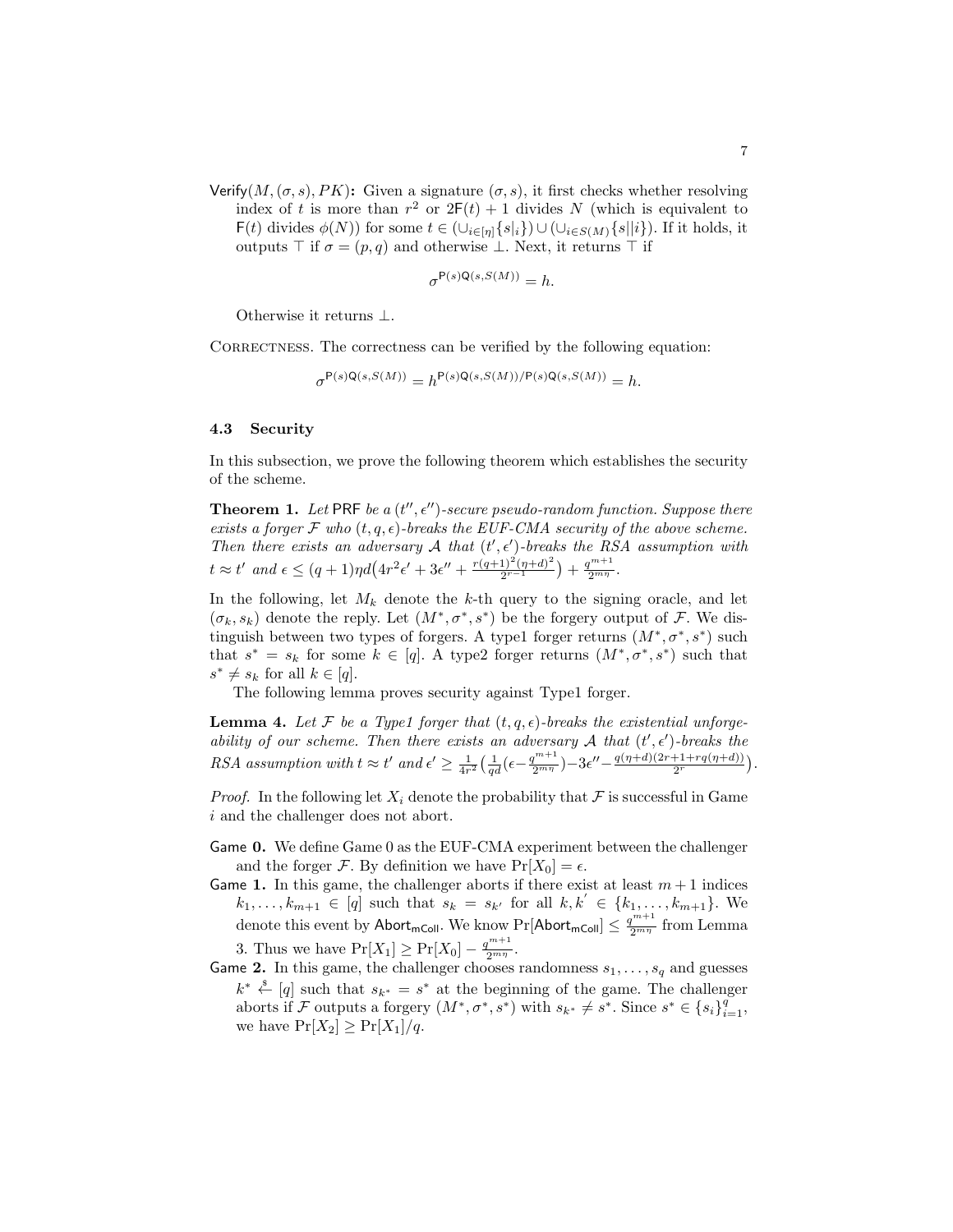- Game 3. In this game, the challenger chooses  $j^* \stackrel{\$}{\leftarrow} [d]$  before setting the public key and aborts if  $j^* \notin S(M^*)$  or  $j^* \in S(M_k)$  for some  $k \in \{k \mid s_k = s_{k^*}\}.$ Recall that  $\{k \mid s_k = s_{k^*}\}\leq m$ , so  $S(M^*) \not\subseteq \bigcup_{k\in\{k \mid s_k = s_{k^*}\}} S(M_k)$  from the property of S. Thus there exists at least one  $j' \in [d]$  such that  $j' \in S(M^*)$ and  $j' \notin S(M_k)$  for all  $k \in \{k \mid s_k = s_{k^*}\}.$  We have  $Pr[X_3] \geq Pr[X_2]/d$ .
- Game 4. Let  $E_{all}$  be  $E_{all} = (\cup_{(i,j) \in [q] \times [q]} \{s_i|_j\}) \cup (\cup_{(i,j) \in [q] \times [d]} \{s_i|_j\})$  in the following. The challenger in this game proceeds just like the challenger in the previous game, except that we add an abort condition. The challenger aborts if for some  $t \in E_{all}$ , the resolving index  $\mu$  is greater than  $r^2$ . We denote this event with  $\mathsf{Abort}_{\mu}$ . Let us assume  $\mathsf{PRF}_K$  is replaced with a truly random function, and let us consider the probability of not finding a prime by evaluating the random function  $r^2$  times and computing the exclusive or with c. This is equivalent to sampling  $r^2$  uniform r-bit strings. Lemma 1 tells us that the probability of finding a prime by sampling  $r$  random bits is at least  $1/r$ , thus the probability of not finding a prime in  $r^2$  trials is at most  $(1 - 1/r)^{r^2}$ . Since the challenger has to compute F at most  $q(\eta + d)$  times, so we can therefore construct an adversary distinguishing PRF<sub>K</sub> from a random function with probability at least  $\epsilon_{\mu} \geq$  Abort<sub> $\mu$ </sub> –  $q(\eta +$  $d(1-1/r)^{r^2} \geq \text{Abort}_\mu - q(\eta + d)/2^r$ , where the latter inequality uses that  $(1 - 1/r)^r \le 1/2$  for all  $r \in \mathbb{N}$ . Since we must have  $\epsilon_{\mu} \le \epsilon''$ , this implies  $Pr[X_4] \ge Pr[X_3] - \epsilon'' - q(\eta + d)/2^r.$
- Game 5. In this game, the challenger aborts if there exists  $t \in E_{all}$  such that  $F(t)$  divides  $\phi(N)$ . We denote this event by Abort<sub>div</sub>. Recall that  $\phi(N)$  =  $4p'q'$  and that F returns only odd primes. Again replacing  $\mathsf{PRF}_K$  with a truly random function, the probability that one out of at most  $q(\eta + d)$ randomly chosen odd r-bit primes equals one of the two odd primes dividing  $\phi(N)$  is at most  $\left(\frac{q(\eta + d)}{2r}\right) / 2^r$  by Lemma 1. Now consider the case where the truly random function is instantiated with  $PRF_K$ , and suppose that a collision occurs with probability  $Pr[$ Abort<sub>div</sub>]. Then this would allow an attack distinguishing  $\mathsf{PRF}_K$  from a random function with probability at least  $\epsilon_{\text{div}} \geq \Pr[\text{Abort}_{\text{div}}] - (q(\eta + d)2r)/2^r$ . Since we have  $\epsilon_{\text{div}} \leq \epsilon''$ , this implies  $\Pr[X_5] \ge \Pr[X_4] - \Pr[\mathsf{Abort}_{\mathsf{div}}] \ge \Pr[X_4] - \epsilon'' - (q(\eta + d)2r)/2^r.$
- Game 6. In the following, let  $E = \bigcup_{i=1}^{q} \{s_i\}, E^* = E\setminus \{s_{k^*}\}.$  In this game the challenger picks  $y \stackrel{\$}{\leftarrow} \mathbb{Z}_N^*$  and sets h by

$$
h = y^{\mathsf{P}(s_{k^*})\mathsf{Q}(s_{k^*}, [d]\backslash\{j^*\})\cdot\prod_{t\in E^*} \mathsf{P}(t)\mathsf{Q}(t, [d])}.
$$

The distribution of the public key is unchanged from the previous game. This change is only conceptual, so we have  $Pr[X_6] = Pr[X_5]$ .

Game 7. Now the challenger computes a signature  $\sigma_k$  on some chosen-message  $M_k$  as

$$
\sigma_k = \begin{cases} y^{\mathsf{Q}(s_{k^*},[d]\backslash\{S(M_k)\cup\{j^*\}\})\cdot\prod_{t\in E^*} \mathsf{P}(t)\mathsf{Q}(t,[d])} & s_k = s_{k^*} \\ y^{\mathsf{P}(s_{k^*})\mathsf{Q}(s_{k^*},[d]\backslash\{j^*\})\cdot\mathsf{Q}(s_k,[d]\backslash S(M_k))\cdot\prod_{t\in E_k^*} \mathsf{P}(t)\mathsf{Q}(t,[d])} & s_k \neq s_{k^*} \end{cases}
$$

8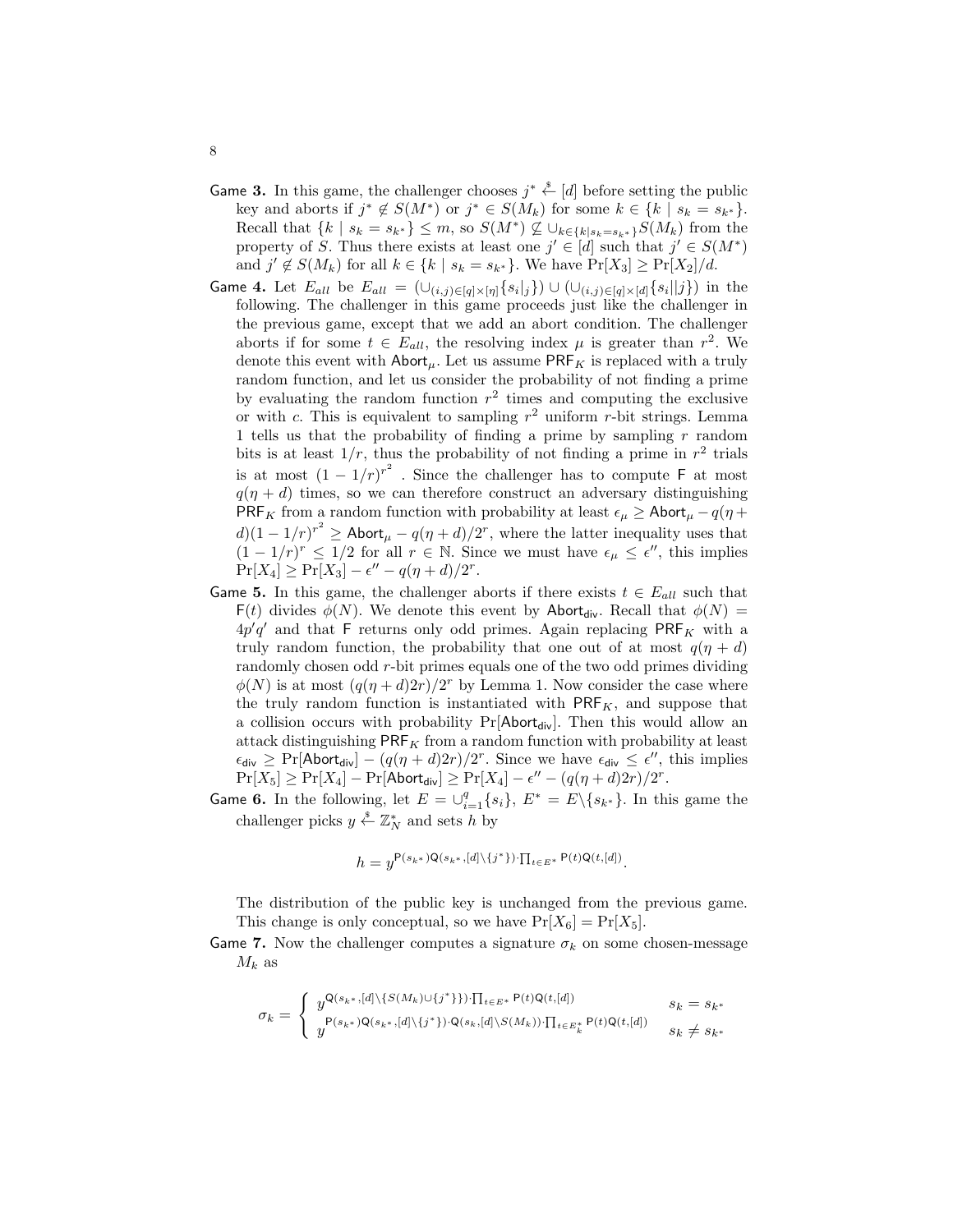where  $E_k^* = E^* \setminus \{s_k\}$ . It is easy to check that  $\sigma_k = h^{1/P(s_k)Q(s_k,S(M_k))}$ . In the above, we used the fact that  $j^* \notin S(M_k)$  if  $s_k = s_{k^*}$ . This change is only conceptual, so we have  $Pr[X_7] = Pr[X_6]$ .

- Game 8. The challenger in this game aborts if there exists  $t, t' \in E_{all}$  such that  $F(t) = F(t')$  and  $t \neq t'$ . This event is denoted with Abort<sub>col</sub>. Recall that  $F(z) = PRF<sub>K</sub>(\mu, z) \oplus c$ , where  $\mu$  is incremented until PRF<sub>K</sub>( $\mu, z$ ) $\oplus c$  is prime. Let us again assume  $\mathsf{PRF}_K$  is replaced with a truly random function. Then evaluating  $F$  is equivalent to sampling a uniformly random  $r$ -bit prime. There are at least  $2^r/r$  such primes by Lemma 1, and at most  $q(\eta + d)$  primes are sampled. Applying Lemma 3, we conclude that the collision probability for a truly random function is at most  $rq^2(\eta + d)^2 \cdot 2^{-r}$ . Now consider the case where the truly random function is instantiated with  $\mathsf{PRF}_K$ , and suppose that a collision occurs with probability  $Pr[$ Abort<sub>col</sub>. Then this would allow an attack distinguishing  $\mathsf{PRF}_K$  from a random function with probability at least  $\epsilon_{\text{col}} \geq \Pr[\text{Abort}_{\text{col}}] - rq^2(\eta + d)^2/2^r$ . Since we have  $\epsilon_{\text{col}} \leq \epsilon''$ , this implies  $\Pr[X_8] = \Pr[X_7] - \Pr[\mathsf{Abort}_\mathsf{col}] \ge \Pr[X_7] - \epsilon'' - r q^2 (\eta + d)^2 / 2^r.$
- Game 9. In this game, the challenger chooses  $\mu^* \stackrel{\$}{\leftarrow} [r^2]$  in advance and aborts if  $\mu^*$  is not resolving index of  $s_{k^*}||j^*$ . Due to the changes introduced in the Game 4 we know that the resolving index of  $s_{k^*}||j^*$  lies in the interval  $[1, r^2]$ . Thus we have  $Pr[X_9] \geq Pr[X_8]/r^2$ .
- Game 10. Recall that c is uniformly distributed, and we abort if  $\mu^*$  is not the resolving index of  $s_{k^*}||j^*$ . The latter implies that  $\mathsf{PRF}(\mu^*, s_{k^*}||j^*)$  is prime, thus e has the distribution of uniformly random prime. In this game, the challenger determines  $c$  differently. Instead of sampling  $c$  at random, the challenger sets  $c = \text{PRF}(\mu^*, s_{k^*} || j^*) \oplus e$ , where e is the random r-bit prime the challenger chooses. Observe that this defines  $F(s_{k^*}||j^*) = e$ . The distribution of  $\mu^*$ , c, and e is not altered. Thus We have  $Pr[X_{10}] = Pr[X_9]$ .

The RSA adversary. We replace the challenger in Game 10 with RSA adversary A. A receives a RSA challenge  $(N', e', y')$  as input and aborts if  $e'$ is not an odd prime or  $e' > 2^r$ . Otherwise A sets  $N = N', e = e'$  and proceeds like the challenger in Game 10. Recall that  $s_{k^*} = s^*$ ,  $\mathsf{F}(s^*||j^*) = e$  and  $j^* \in S(M^*)$ . Otherwise A aborts as the challenger does in Game 10. Since we have set  $r = \lfloor \log_2 N \rfloor - 1$ , the probability that  $e \geq 2^r$  is at most 1/4. Thus, the success probability of A is at least  $Pr[X_{10} \wedge e \langle 2^r] \geq \frac{1}{4} Pr[X_{10}]$ .

Answering the Signing Queries. Due to the changes introduced in the Games 4 to 7, A can answer signing queries without the knowledge of the factorization of  $N$ .

Extracting the Solution to the RSA Challenge. Eventually,  $\mathcal F$  returns a forgery  $(M^*, \sigma^*, s^*)$ , from which A extracts the solution to the RSA challenge as follows. First observe that

$$
\begin{aligned} \sigma^* &= h^{1/\mathsf{P}(s^*)\mathsf{Q}(s^*,S(M^*))} = y^{\left(\prod_{t\in E^*} \mathsf{P}(t)\mathsf{Q}(t,[d])\right)\cdot \mathsf{Q}(s^*,[d]\backslash\{j^*\})/\mathsf{Q}(s^*,S(M^*))}\\ &= y^{\left(\prod_{t\in E^*} \mathsf{P}(t)\mathsf{Q}(t,[d])\right)\cdot \mathsf{Q}(s^*,[d]\backslash S(M^*))/\mathsf{F}(s^*||j^*)}\\ &= y^{\left(\prod_{t\in E^*} \mathsf{P}(t)\mathsf{Q}(t,[d])\right)\cdot \mathsf{Q}(s^*,[d]\backslash S(M^*))/e} = y^{f/e} \end{aligned}
$$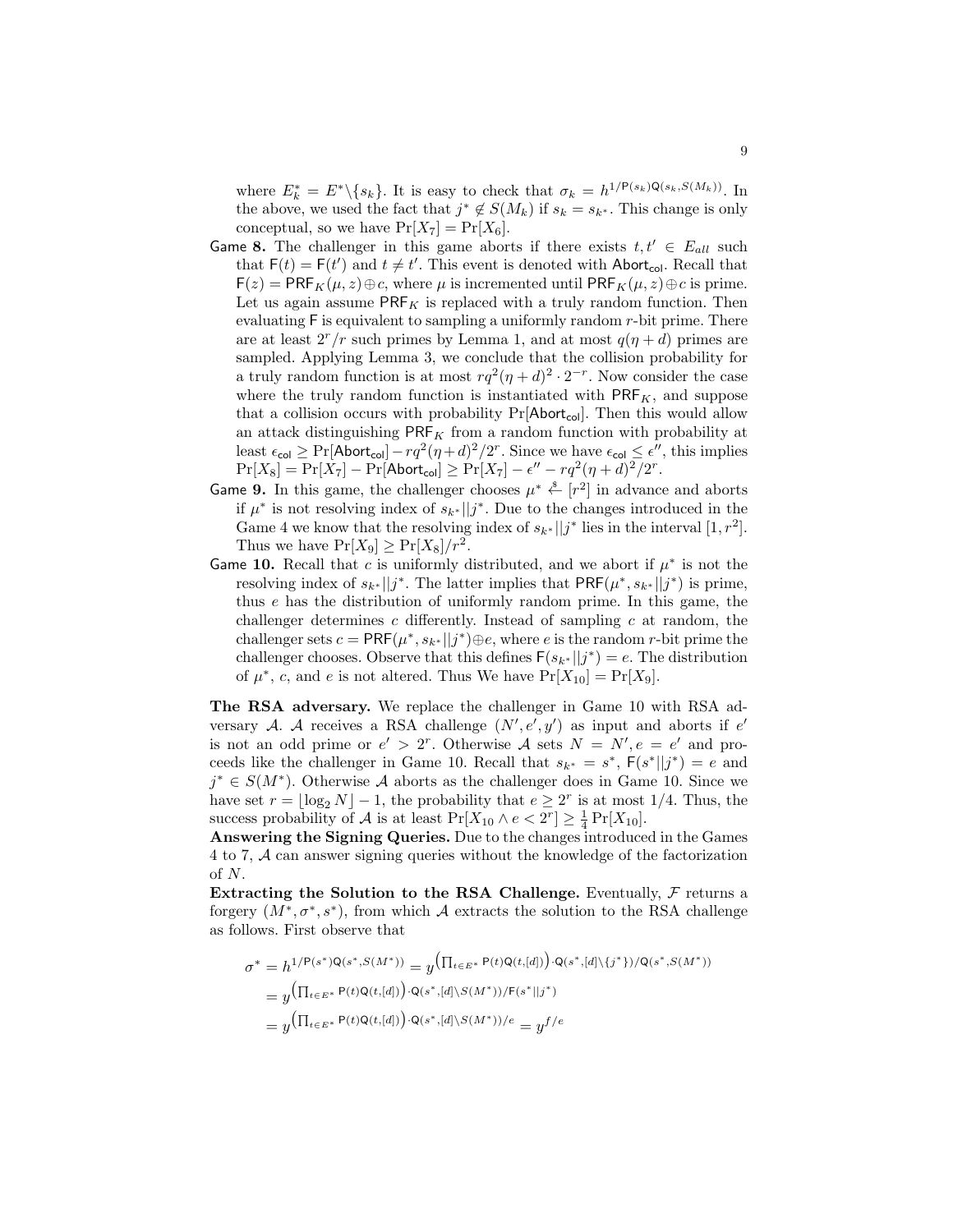where  $f = \mathsf{Q}(s^*, [d] \setminus S(M^*)) \cdot \prod_{t \in E^*} \mathsf{P}(t) \mathsf{Q}(t, [d])$ . Then we can see that  $(\sigma^*)^e =$  $y<sup>f</sup>$  holds from the above equation. Furthermore,  $gcd(e, f) = 1$  by Game 8. Thus we can apply Lemma 2 and extract  $y^{1/e}$  which is answer to the RSA challenge from  $\sigma^*$ .

The following lemma proves security against Type2 forger.

**Lemma 5.** Let F be a Type2 forger that  $(t, q, \epsilon)$ -breaks the existential unforgeability of our scheme. Then there exists an adversary A that  $(t', \epsilon')$ -breaks the RSA assumption with  $t \approx t'$  and  $\epsilon' \geq \frac{1}{4r^2} \left( \frac{1}{(q+1)\eta} \left( \epsilon - 2\epsilon'' - \frac{q(\eta+d)(2r+1)}{2r} \right) \right)$  $\frac{l(2r+1)}{2^r}$ ) —  $2\epsilon''$   $r(q+1)^2(\eta+d)^2+1$  $\frac{(\eta+d)^2+1}{2^r}$ .

*Proof.* Let  $X_i$  denote the probability that  $\mathcal F$  is successful in Game i and the challenger does not abort.

- Game 0. We define Game 0 as the EUF-CMA experiment between the challenger and the forger F. By definition we have  $Pr[X_0] = \epsilon$ .
- Game 1. Let  $E_{all}$  be  $E_{all} = (\cup_{(i,j) \in [q] \times [q]} \{s_i|_j\}) \cup (\cup_{(i,j) \in [q] \times [d]} \{s_i|_j\})$  in the following. In this game, the challenger aborts if for some  $t \in E_{all}$ , the resolving index  $\mu$  is greater than  $r^2$ . As the proof of Lemma 4, we have  $Pr[X_1] \ge Pr[X_0] - \epsilon'' - q(\eta + d)/2^r.$
- Game 2. In this game, the challenger aborts if there exists  $t \in E_{all}$  such that  $F(t)$  divides  $\phi(N)$ . As the proof of Lemma 4, we have  $Pr[X_2] \geq Pr[X_1]$  –  $\epsilon'' - (q(\eta + d)2r)/2^r.$
- Game 3. In this game, the challenger chooses the randomness  $s_1, \ldots, s_q$  in advance. Let  $E = \bigcup_{i=1}^q \{s_i\}$ . The challenger picks  $y \stackrel{\$}{\leftarrow} \mathbb{Z}_N^*$  and sets public key h by

$$
h = y^{\prod_{t \in E} P(t) Q(t, [d])}.
$$

The distribution of the public key is unchanged from the previous game. This change is only conceptual, so we have  $Pr[X_3] = Pr[X_2]$ .

Game 4. Now the challenger computes a signature  $\sigma_k$  on some chosen-message  $M_k$  as

$$
\sigma_k = y^{\mathsf{Q}(s_k,[d]\setminus S(M_k))} \prod_{t\in E_k} \mathsf{P}(t)\mathsf{Q}(t,[d])
$$

where  $E_k = E \setminus \{s_k\}$ . It is easy to check that  $\sigma_k = h^{1/P(s_k)Q(s_k,S(M_k))}$ . This change is only conceptual, so we have  $Pr[X_4] = Pr[X_3]$ .

Game 5. In this game the challenger guesses the shortest prefix of  $s^*$  that differs from all prefixes of  $s_1, \ldots, s_q$ . Note that this prefix must exist, because the Type2-forger will return a forgery  $(M^*, \sigma^*, s^*)$  with  $s^* \notin \{s_1, \ldots, s_q\}$ . To this end, the challenger proceeds as follows. If  $q = 0$ , it samples a bit  $\psi \stackrel{\$}{\leftarrow} \{0,1\}$ at random, and aborts if the forger returns  $s^*$  with  $s^*|_1 \neq \psi$ . If  $q \geq 0$ , the challenger picks  $i \in [q]$  and  $j \in [\eta]$  and sets  $\psi = s_i|_{j-1} ||b$ , where b is the complement of the j-th bit of  $s_i$ . (Recall that we defined the 0-th prefix as the empty string  $\emptyset$ , thus  $s_i|_0 = \emptyset$ .) The challenger aborts if either  $\psi$  is a prefix of some  $s_i \in \{s_1, \ldots, s_q\}$ , that is, there exists  $(i', j')$  such that  $\psi = s_{i'}|_{j'}$ , or if the forger returns  $(M^*, \sigma^*, s^*)$  such that  $\psi$  is not a prefix of  $s^*$ . If  $q = 0$ ,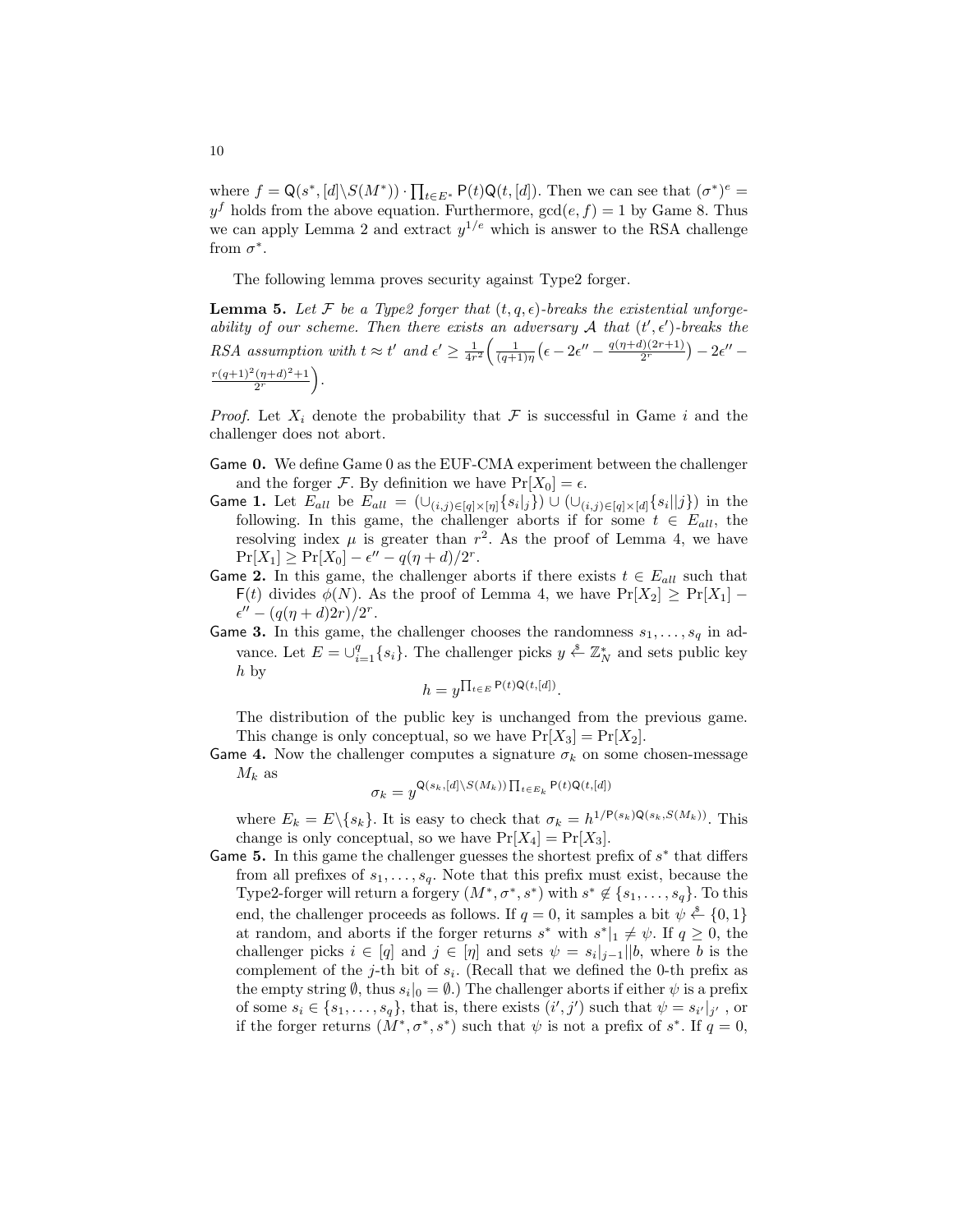then the challenger aborts with probability 1/2. Otherwise there are at most qη possible choices of  $\psi$ . Thus we have  $Pr[X_5] = Pr[X_4]/(q+1)\eta$ .

**Game 6.** We add an abort condition. If  $F(\psi)|\prod_{t\in E} P(t)Q(t,[d])$ , or (equivalently)  $F(\psi) = F(t)$  for some  $t \in E_{all}$ , then the challenger aborts. Note that  $\psi \neq t$  for all  $t \in E_{all}$ . As the proof of Lemma 4, we have  $Pr[X_6] \ge$  $Pr[X_5] - \epsilon'' - r(q+1)^2(\eta+d)^2/2^r.$ 

Game 7. We introduce a number of changes to the challenger.

- The challenger aborts if the resolving index of  $\psi$  is greater than  $r^2$ .
- The challenger guesses resolving index of  $\psi$  as  $\mu^* \stackrel{\$}{\leftarrow} [r^2]$  and aborts if  $\mu^*$  is not the resolving index of  $\psi$ .
- Instead of sampling c at random, we set  $c = PRF(\mu^*, \psi) \oplus e$ , where e is the uniformly random r-bit prime that the challenger chooses.
- With the same arguments as the proof of Lemma 4 we have  $Pr[X_7] \ge$  $1/r^2(\Pr[X_6] - \epsilon'' - 1/2^r).$

The RSA adversary. We replace the challenger in Game 7 with the RSA adversary A. A receives an RSA challenge  $(N', e', y')$  as input and aborts if  $e'$ is not an odd prime or  $e' > 2^r$ . Otherwise A sets  $N = N', e = e'$  and proceeds like the challenger in Game 7. Recall that we have  $F(\psi) = e$  now. As the proof of Lemma 4, the success probability of  $\mathcal A$  is at least  $\frac{1}{4} \Pr[X_7]$ .

Answering the Signing Queries. Due to the changes introduced in the Game 1 to 4, A can answer signing queries without the knowledge of the factorization of  $N$ .

Extracting the Solution to the RSA Challenge. Eventually,  $F$  returns a forgery  $(M^*, \sigma^*, s^*)$ , from which A extracts the solution to the RSA challenge as follows. In the case where resolving index of t is more than  $r^2$  or  $F(t)|\phi(N)$ for some  $t \in (\bigcup_{i \in [\eta]} \{s^*|_i\}) \cup (\bigcup_{i \in S(M^*)} \{s^*|_i\}), \sigma = (p, q)$  if F is successful. Thus A can efficiently compute  $y^{1/e}$  from the output of F in this case. Otherwise,

$$
\sigma^* = h^{1/\mathsf{P}(s^*)\mathsf{Q}(s^*, S(M^*))} = y^{\left(\prod_{t \in E} \mathsf{P}(t)\mathsf{Q}(t, [d])\right) / \mathsf{P}(s^*)\mathsf{Q}(s^*, S(M^*))}
$$

$$
= y^{\left(\prod_{t \in E} \mathsf{P}(t)\mathsf{Q}(t, [d])\right) / \left(z \cdot \mathsf{F}(\psi)\right)} = y^{\left(\prod_{t \in E} \mathsf{P}(t)\mathsf{Q}(t, [d])\right) / \epsilon z}
$$

where  $z = \mathsf{Q}(s^*, S(M^*)) \cdot \prod_{\{i \in [\eta] \mid s^* \mid i \neq \psi\}} \mathsf{F}(s^*|_i)$  holds. Thus we have  $((\sigma^*)^z)^e =$  $y^{\prod_{t\in E} P(t)Q(t,[d])}$ . Since  $gcd(e,\prod_{t\in E} P(t)Q(t,[d])) = 1$  by Game 6, we can apply Lemma 2 and extract  $y^{1/e}$ .

## 5 Our Second Scheme

Our first scheme suffers from its heavy signing and verification algorithms while providing very short public key size. This is because the signing and verification algorithms need the generation of a large number of primes. On the other hand,  $Sig_{RSA}[H_{cfs}]$  in [10] has an opposite property. That is, the signing and verification algorithms are more efficient than our scheme, but the public key size is huge. In this section, we propose a generalized version of these schemes. The scheme has parameters  $u_1$  and  $u_2$  with condition  $u_1 \cdot u_2 = d$  where d is some constant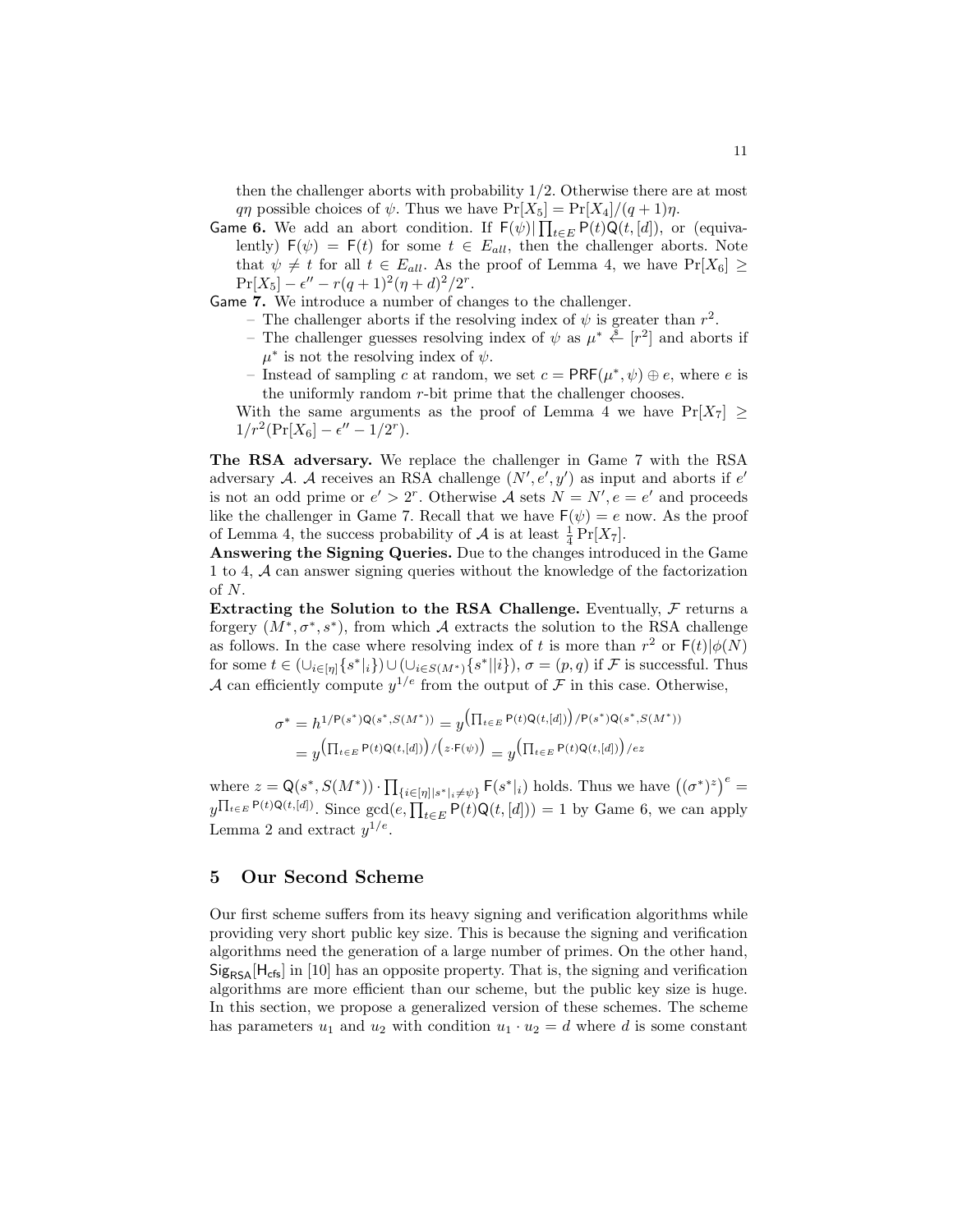depending on m and  $\lambda$ . If we take  $u_1$  smaller, the public key size becomes smaller and the signing and verification algorithms become heavier. On the other hand, if we take  $u_1$  larger, the public key size becomes larger and the signing and verification algorithm becomes more efficient. Especially, if we set  $(u_1, u_2) = (1, d)$ , then the scheme can be seen as a slight variant of our first scheme. Similarly, if we set  $(u_1, u_2) = (d, 1)$ , then we can obtain a slight variant of  $\text{Sig}_{\text{RSA}}[H_{\text{cfs}}]$  in [10]. Furthermore, we can also construct a stateful version of the scheme. The scheme is more efficient than the above scheme except for its slightly larger signature size.

CONSTRUCTION. Let S be a map  $S : \mathcal{M} \to 2^{[u_1] \times [u_2]}$  where  $\mathcal{M} = \{0,1\}^l$  is the message space. We assume that for all  $M^*, M_1, \ldots, M_m \in \mathcal{M}$  it holds that  $S(M^*)\nsubseteq \bigcup_{i=1}^m S(M_i)$  if  $M^*\notin \{M_1,\ldots,M_m\}$ . Such S can be constructed using cover free family [6,15] as in [20] if  $u_1u_2 \ge 16m^2l$ . See Appendix A for the details. We define the scheme as follows.

- Gen(1<sup> $\lambda$ </sup>): It picks two large safe r'-bit primes p and q, and sets  $N = pq$ . Then it chooses a random key K for the pseudorandom function PRF :  $\{0,1\}^*$  ×  $\{0,1\}^* \to \{0,1\}^r$  and picks  $c \stackrel{\$}{\leftarrow} \{0,1\}^r$ , where  $r = \lfloor \log_2 N \rfloor - 1$ . These values define functions  $\mathsf{F}: \{0,1\}^* \to \mathbb{N}, \mathsf{P}: \{0,1\}^{\eta} \to \mathbb{N}, \text{ and } \mathsf{Q}: \{0,1\}^{\eta} \times 2^{[u_2]} \to \mathbb{N}$ as in section 4. Finally, it picks  $h', h_1, \ldots, h_{u_1} \stackrel{\$}{\leftarrow} \mathbb{Q} \mathbb{R}_N$ . The public key is  $PK = (N, h', h_1, \ldots, h_{u_1}, K, c)$ , the secret key is  $sk = (PK, p, q)$ .
- Sign(sk, M): It first picks random  $s \stackrel{s}{\leftarrow} \{0,1\}^{\eta}$  and computes  $F(t)$  for  $t \in$  $(\cup_{i\in[\eta]}\{s|_i\})\cup(\cup_{j\in S'(M)}\{s||j\})$  where  $S'(M) = \{j|\exists i,(i,j)\in S(M)\}$ . Let  $e_j = \mathsf{F}(s||j)$ . If the resolving index of t is more than  $r^2$  or  $\mathsf{F}(t)$  divides  $\phi(N)$ for some  $t \in (\cup_{i\in[\eta]}\{s|_i\})\cup(\cup_{j\in S'(M)}\{s||j\}),$  then it outputs  $((p,q),s)$ . If  $gcd(P(s), Q(s, S'(\tilde{M}))) \neq 1$ , then it outputs  $((p,q), s)$ . <sup>4</sup> Otherwise it computes

$$
\sigma = (h')^{1/\mathsf{P}(s)} \cdot \prod_{(i,j) \in S(M)} h_i^{1/e_j}
$$

where inverse of P(s) and  $e_j$  is computed modulo the order  $\phi(N) = (p -$ 1)(*q* − 1) of the multiplicative group  $\mathbb{Z}_N^*$ . The signature is  $(σ, s)$ .

Verify $(M, (\sigma, s), PK)$ : Given a signature  $(\sigma, s)$ , it first checks whether resolving index of t is more than  $r^2$  or  $2\mathsf{F}(t) + 1$  divides N for some  $t \in (\cup_{i \in [\eta]} \{s|_i\}) \cup$  $(\cup_{j\in S'(M)}\{s||j\}),$  or  $gcd(P(s), Q(s, S'(M))) \neq 1$ . If one of the above holds, it outputs  $\top$  if  $\sigma = (p, q)$  and otherwise ⊥. Next, it returns if

$$
\sigma^{\mathsf{P}(s)\mathsf{Q}(s,S'(M))} = (h')^{\mathsf{Q}(s,S'(M))} \cdot \prod_{(i,j)\in S(M)} h_i^{\mathsf{P}(s)\mathsf{Q}(s,S'(M)\setminus\{j\})}.
$$

Otherwise it returns ⊥.

<sup>4</sup> Similarly to our first scheme, this step can be ignored in practice.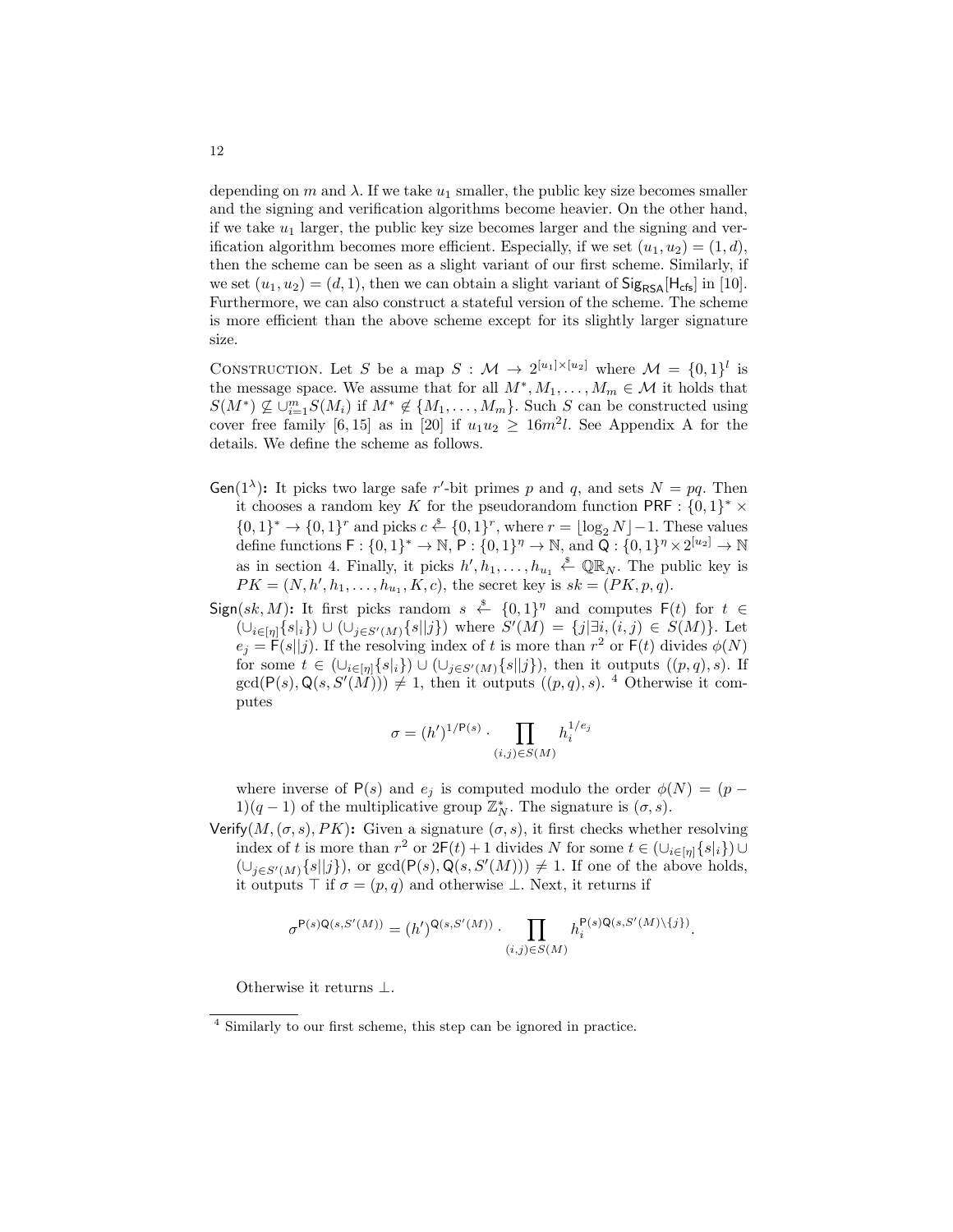CORRECTNESS. The correctness can be verified by the following equation:

$$
\sigma^{P(s)Q(s,S'(M))} = ((h')^{1/P(s)} \cdot \prod_{(i,j)\in S(M)} h_i^{1/F(s||j)}\Big)^{P(s)Q(s,S'(M))}
$$

$$
= (h')^{Q(s,S'(M))} \cdot \prod_{(i,j)\in S(M)} h_i^{P(s)Q(s,S'(M)\setminus\{j\})}
$$

The following theorem establishes the security of the scheme. The theorem can be proven by a similar argument to the proof of Theorem 1 and [10]. We omit the proof due to a lack of space.

**Theorem 2.** Let PRF be a  $(t'', \epsilon'')$ -secure pseudo-random function. Suppose there exists a forger  $\mathcal F$  who  $(t, q, \epsilon)$ -breaks the EUF-CMA security of the above scheme. Then there exists an adversary A that  $(t', \epsilon')$ -breaks the RSA assumption with  $t \approx t'$  and  $\epsilon \leq (q+1)\eta u_1 u_2 (4r^2\epsilon' + 3\epsilon'' + \frac{r(q+1)^2(\eta+u_2)^2}{2^{r-1}})$  $\frac{1}{2^{r-1}}^{2(\eta+u_2)^2}$  +  $\frac{q^{m+1}}{2^{m\eta}}$ .

STATEFUL VERSION OF THE SCHEME. We can also construct a stateful version of the above scheme. The scheme is more efficient than the above scheme except for the signature size, which is slightly larger than the above scheme. There are two reasons why we can obtain a more efficient scheme in the stateful setting. The first reason is that we can remove the computation of  $P(s)$  from the above. Conceptually, it is equivalent to removing the weakly secure signature scheme in [13] from the above construction. Instead, we use a trick from [12], which leads to a more efficient scheme. The second reason is that we can use a one-time signature instead of the *m*-time signature ( $m \geq 2$ ) in the stateful setting. This reduces the public key and signing and verification cost. See the full version of this paper for the details.

### 6 Our Third Scheme

While providing a short signature size, the signing and verification algorithms of our first and second schemes are heavy if we want the public key size to be small. In this section, we propose another signature scheme that provides a shorter public key and a more efficient signing and verification algorithm using a chameleon hash-like technique [7, 10]. A signature of the scheme is longer than that of our first and second schemes, but still much shorter than that of the scheme in [13]. The structure of the scheme can be seen as a hybrid of our first scheme and  $\text{Sig}_{\text{RSA}}[H_{\text{rand}}]$  in [10]. Compared with  $\text{Sig}_{\text{RSA}}[H_{\text{rand}}]$  in [10], the scheme has the same size of the signatures. The public key size of the scheme is smaller than that of the other scheme, while the signing and verification algorithms are slightly heavier than the other scheme. We can also construct a stateful version of the scheme. The scheme is more efficient than the above scheme except for its slightly larger signature size.

CONSTRUCTION. We define the scheme as follows. In the following, let  $[X]_{2^l} \in \mathbb{Z}$ denote a canonical interpretation of a field element  $X \in \mathbb{F}_{2^l}$  as an integer between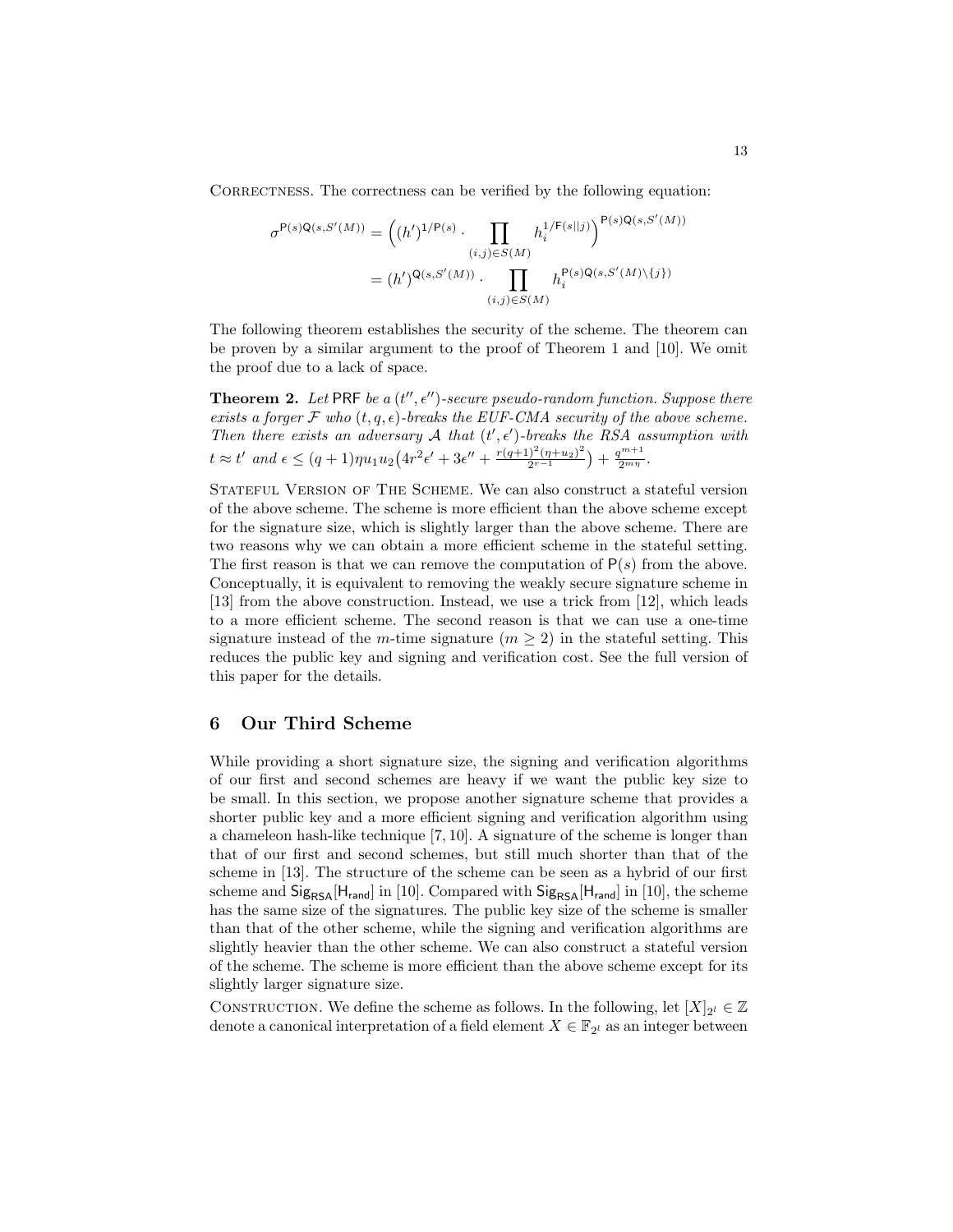0 and  $2^l - 1$ . We assume that X and  $[X]_{2^l}$  are efficiently computable from one another. The message space of the scheme is  $\mathcal{M} = \{0, 1\}^l$ .

- Gen(1<sup> $\lambda$ </sup>): It picks two large safe r'-bit primes p and q, and sets  $N = pq$ . Then it chooses a random key K for the pseudorandom function PRF :  $\{0,1\}^*$  ×  $\{0,1\}^* \to \{0,1\}^r$  and picks  $c \stackrel{\$}{\leftarrow} \{0,1\}^r$ , where  $r = \lfloor \log_2 N \rfloor - 1$ . These values define functions  $\mathsf{F}: \{0,1\}^* \to \mathbb{N}, \mathsf{P}: \{0,1\}^{\eta} \to \mathbb{N}, \text{ and } \mathsf{Q}: \{0,1\}^{\eta} \times 2^{[2m]} \to \mathbb{N}$ as in section 4. Finally, it picks  $h', h_1, \ldots, h_m \stackrel{s}{\leftarrow} \mathbb{QR}_N$ . The public key is  $PK = (N, h', h_1, \ldots, h_m, K, c)$ , the secret key is  $sk = (PK, p, q)$ .
- Sign(sk, M): It first picks random  $s \stackrel{s}{\leftarrow} \{0,1\}^{\eta}$ ,  $\rho \stackrel{s}{\leftarrow} \{0,1\}^l$  and computes  $\mathsf{F}(t)$  for  $t \in (\bigcup_{i \in [\eta]} \{s_i\}) \cup (\bigcup_{j \in [2m]} \{s | | j\})$ . Let  $e_i = F(s | | i)$ . If the resolving index of t is more than  $r^2$  or  $\mathsf{F}(t)$  divides  $\phi(N)$  for some  $t \in (\cup_{i \in [\eta]} \{s|_i\}) \cup (\cup_{j \in [2m]} \{s|_j\}),$ then it outputs  $((p,q), s, \rho)$ . If  $gcd(P(s), Q(s, [2m])) \neq 1$ , then it outputs  $((p, q), s, \rho)$ . <sup>5</sup> Otherwise it computes

$$
\sigma = (h')^{1/\mathsf{P}(s)} \cdot \prod_{i \in [2m]} \left( h_0 \prod_{j \in [m]} h_j^{([iM+\rho]_{2^l})^j} \right)^{1/e_i}
$$

where inverse of  $P(s)$  and  $e_i$  is computed modulo the order  $\phi(N) = (p -$ 1)(*q* − 1) of the multiplicative group  $\mathbb{Z}_N^*$ . The signature is  $(σ, s, ρ)$ .

Verify $(M, (\sigma, s), PK)$ : Given a signature  $(\sigma, s, \rho)$ , it first checks whether resolving index of t is more than  $r^2$  or  $2\mathsf{F}(t)+1$  divides N for some  $t \in (\cup_{i\in[\eta]}\{s|_i\})\cup$  $(\bigcup_{i\in [2m]}\{s||j\}),$  or  $gcd(P(s), Q(s, [2m])) \neq 1$ . If one of the above holds, it returns  $\top$  if  $\sigma = (p, q)$  and otherwise  $\bot$ . Next, it returns  $\top$  if

$$
\sigma^{\mathsf{P}(s)\mathsf{Q}(s,[2m])} = (h')^{\mathsf{Q}(s,[2m])} \cdot \prod_{i \in [2m]} \left( h_0 \prod_{j \in [m]} h_j^{([iM+\rho]_{2^l})^j} \right)^{\mathsf{P}(s)\mathsf{Q}(s,[2m]\setminus \{i\})}.
$$

Otherwise it returns ⊥.

CORRECTNESS. The correctness can be verified by the following equation:

$$
\sigma^{P(s)Q(s,[2m])} = ((h')^{1/P(s)} \cdot \prod_{i \in [2m]} (h_0 \prod_{j \in [m]} h_j^{([iM+\rho]_{2^l})^j})^{1/F(s||i)} \Big)^{P(s)Q(s,[2m])}
$$

$$
= (h')^{Q(s,[2m])} \cdot \prod_{i \in [2m]} (h_0 \prod_{j \in [m]} h_j^{([iM+\rho]_{2^l})^j})^{P(s)Q(s,[2m]\setminus \{i\})}
$$

The following theorem establishes the security of the scheme. The theorem can be proven by a similar argument to the proof of Theorem 1 and [10]. We omit the proof due to a lack of space.

**Theorem 3.** Let PRF be a  $(t'', \epsilon'')$ -secure pseudo-random function. Suppose there exists a forger  $\mathcal F$  who  $(t, q, \epsilon)$ -breaks the EUF-CMA security of the above scheme. Then there exists an adversary A that  $(t', \epsilon')$ -breaks the RSA assumption with  $t \approx t'$  and  $\epsilon \leq 4r^2(q+1)\eta(\epsilon' + 3\epsilon'' + \frac{m}{2r/2} + \frac{r(q+1)^2(\eta+u_2)^2}{2r-1})$  $\frac{1}{2^{r-1}}^{2(\eta+u_2)^2}$  +  $\frac{q^{m+1}}{2^{m\eta}}$ .

<sup>5</sup> Similarly to our first scheme, this step can be ignored in practice.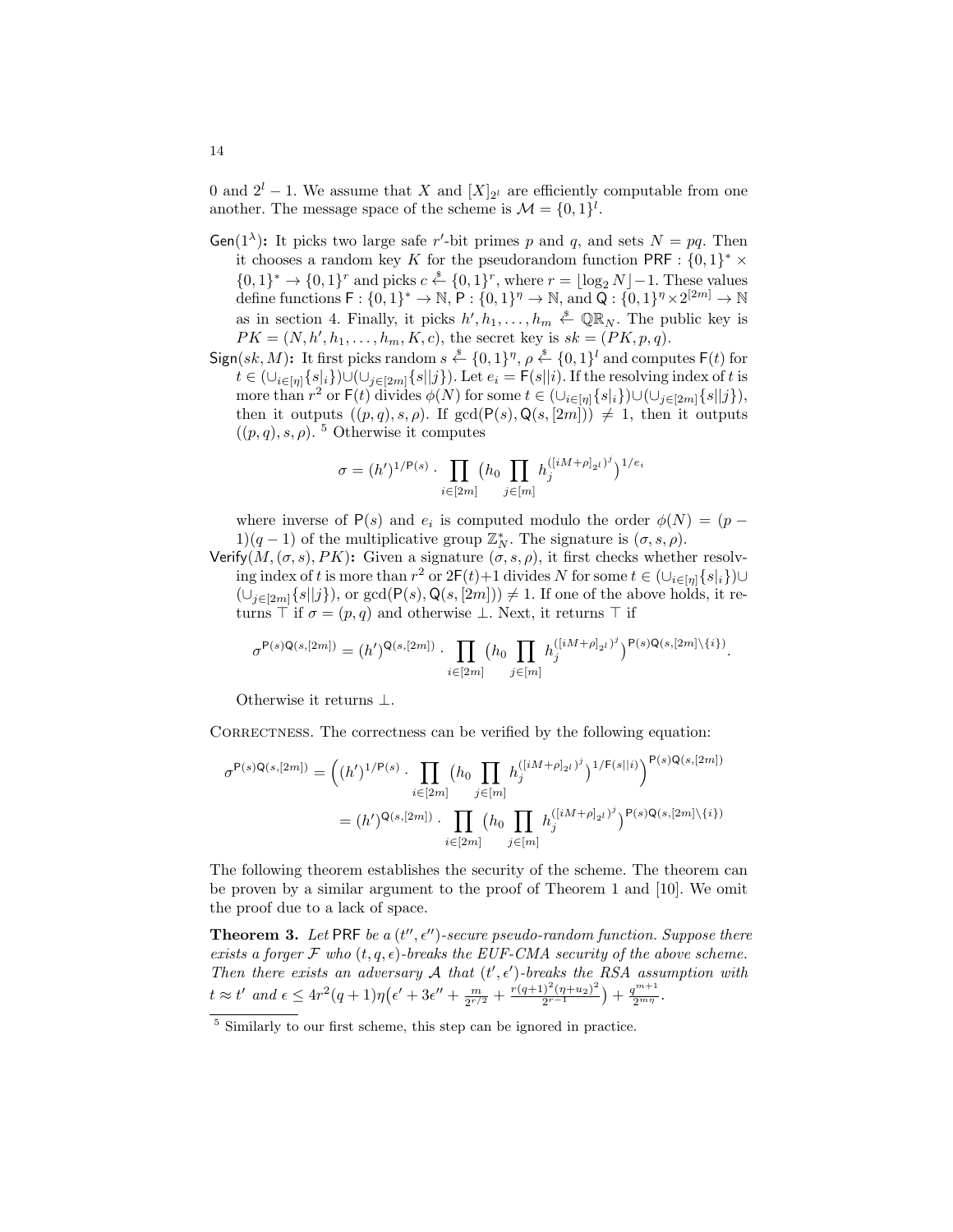Stateful Version of The Scheme. As our second scheme, we can consider a stateful version of the above scheme. The scheme is more efficient than the above scheme except for slightly longer signature size. The structure of the scheme can be seen as a combination of (randomized)  $(1, 1)$ -programmable hash function [11] in [7] with RSA based stateful signature scheme in [12]. See the full version of this paper for the details.

# 7 Comparison

In the Table 1, we compare our schemes with other RSA based signature schemes under appropriately chosen parameters. We ignore the penalty imposed on the modulus size due to the non-tight reduction in the table. The signature size of our first scheme is the same as that of  $\text{Sig}_{RSA}[\text{H}_{cts}]$ , which is currently the shortest signature scheme. As for the public key size, our first scheme is about 2000 bits, which is about  $1/20000$  of that of  $\text{Sig}_{RSA}[\text{H}_{\text{cfs}}]$ , and about half compared with Hohenberger-Waters scheme. However, as we can see, our first scheme requires generation of about 2600 primes, which is impractical. For our second scheme, the public key size is about  $1/100$  of that of  $\text{Sig}_{BSA}[\text{H}_{\text{cfs}}]$  while its signing and verification cost is about 3 times higher than for their scheme. The second scheme indicates that we can considerably reduce the public key size of  $\text{Sig}_{BSA}[\text{H}_{\text{cfs}}]$ at the cost of relatively small increase in computational efficiency. We remark that other choices of parameters are also possible for this scheme. For our third scheme, compared with  $\text{Sig}_{RSA}[\mathsf{H}_{\text{rand}}]$ , the public key is reduced to less than 1/5 whereas the increase in the computational cost is less than 20 percent. We remark that the reduction cost of our first and second scheme is essentially the same as that of  $\text{Sig}_{RSA}[\text{H}_{\text{cts}}]$ , and that of our third scheme is also essentially the same as  $\text{Sig}_{RSA}$ [H<sub>rand</sub>]. We also remark that we can obtain more efficient schemes in the stateful setting. Especially, stateful version of our third scheme is at least as efficient as Hohenberger-Waters scheme [12] in all aspects. See the full version for the details.

# References

- 1. Mihir Bellare and Sara K. Miner. A forward-secure digital signature scheme. In CRYPTO, pp. 431–448, 1999.
- 2. Dan Boneh and Xavier Boyen. Short signatures without random oracles. In EU-ROCRYPT, pp. 56–73, 2004.
- 3. Ronald Cramer and Victor Shoup. Signature schemes based on the strong rsa assumption. In ACM Conference on Computer and Communications Security, pp. 46–51, 1999.
- 4. Yevgeniy Dodis, Iftach Haitner, and Aris Tentes. On the (in)security of rsa signatures. Cryptology ePrint Archive, Report 2011/087, 2011. http://eprint.iacr. org/.
- 5. Danny Dolev, Cynthia Dwork, and Moni Naor. Non-malleable cryptography (extended abstract). In STOC, pp. 542–552, 1991.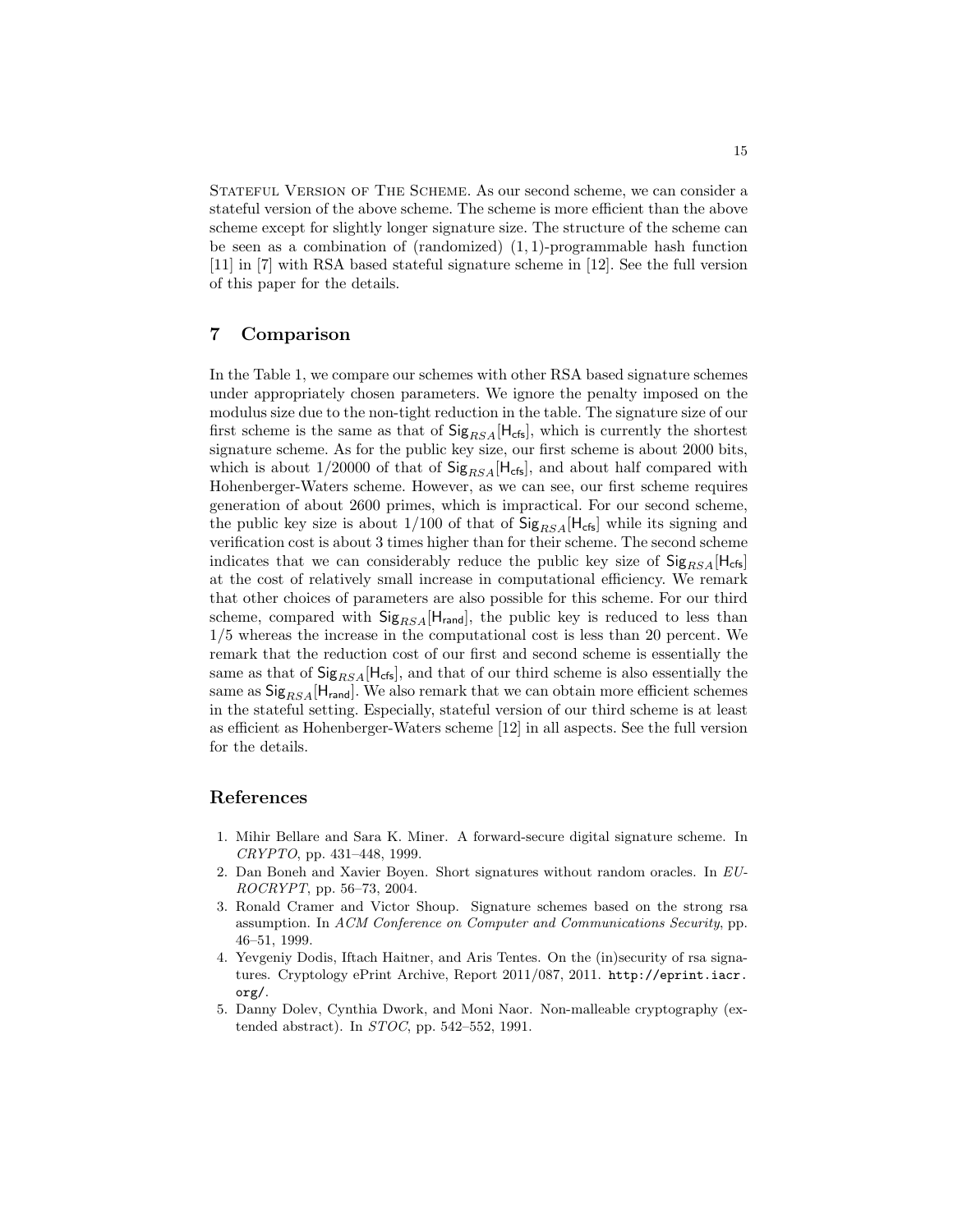Table 1. Comparison of signature schemes based on the RSA assumption.

| Signature scheme                                                                      | Signature size (bits)            | Public key size (bits)                                                                                                                             | Efficiency               |
|---------------------------------------------------------------------------------------|----------------------------------|----------------------------------------------------------------------------------------------------------------------------------------------------|--------------------------|
| Hohenberger-Waters                                                                    | $2 \times  \mathbb{Z}_N  = 2048$ | $ \mathbb{Z}_N  +  c  +  pk_{ch}  = 4k$                                                                                                            | $160 \times P_{1024}$    |
| $\left[\mathsf{Sig}_{BSA}\right[\mathsf{H}_{\mathsf{Wat}}\right]$ , $\left[10\right]$ | $ \mathbb{Z}_N  +  s  = 1094$    | $l \times  \mathbb{Z}_N  +  c  = 161k$                                                                                                             | $70 \times P_{1024}$     |
| $[\text{Sig}_{RSA}[\text{H}_{\text{cfs}}]$ , $(m = 4)$ [10]                           | $ \mathbb{Z}_N  +  s  = 1074$    | $16m^2l \times  \mathbb{Z}_N  +  c  = 40m$                                                                                                         | $50 \times P_{1024}$     |
| <b>Ours</b> in Sec. 4, $(m = 4)$                                                      | $ \mathbb{Z}_N  +  s  = 1074$    | $ \mathbb{Z}_N + c =2k$                                                                                                                            | $ 2610 \times P_{1024} $ |
| <b>Ours</b> in Sec. 5, $(m = 4)$                                                      | $ \mathbb{Z}_N  +  s  = 1074$    | $u_1 \times  \mathbb{Z}_N  +  c  = 411k$                                                                                                           | $150 \times P_{1024}$    |
| $(u_1, u_2) = (410, 100)$                                                             |                                  |                                                                                                                                                    |                          |
|                                                                                       |                                  | $ \text{Sig}_{RSA}[\text{H}_{\text{rand}}]$ , $(m = 4)$ [10] $  \mathbb{Z}_N  +  s  +  \rho  = 1234 (2m^2 + 1) \times  \mathbb{Z}_N  +  c  = 34k $ | $50 \times P_{1024}$     |
| <b>Ours</b> in Sec. 6, $(m = 4)$                                                      |                                  | $    \mathbb{Z}_N   +  s  +  \rho  = 1234$ $(m+1) \times  \mathbb{Z}_N   +  c  = 6k$                                                               | $58 \times P_{1024}$     |

 $^*$  The RSA-based chameleon hash function from [12] was used (adding  $1\times \mathbb{Z}_N$ and  $2 \times \mathbb{Z}_N$  to signature size and public key size respectively).

The chosen parameters are  $\lambda = 80$ ,  $q = 2^{30}$ ,  $l = 2\lambda = 160$ . We also set  $\eta = |s|$  $\log q + \lambda/m = 50$  so that the term  $q^{m+1}/2^{ml}$  is at most  $1/2^{\lambda}$  as in [10]. Signatures are instantiated with a modulus of  $|N| = 1024$  bits. The description of modulus  $N$  and key for PRF are not counted in the public key. We assume *l*-bit messages with  $l = 2\lambda = 160$  in order to provide  $\lambda$  bits of security (to sign longer messages, we can apply a collision resistant hash function first.) The efficiency column counts the dominant operations for signing.  $k \times P_\mu$  counts the number of random  $\mu$ -bit primes that need to be generated in the signing and verification algorithms. (For  $\mu >> 60$ ,  $1 \times P_{\mu}$  takes more time than one exponentiation over modulus N.)

- 6. Péter L. Erdös, Peter Frankl, and Zoltán Füredi. Families of finite sets in which no set is covered by the union of two others. J. Comb. Theory, Ser. A, Vol. 33, No. 2, pp. 158–166, 1982.
- 7. Marc Fischlin. The cramer-shoup strong-rsasignature scheme revisited. In Public Key Cryptography, pp. 116–129, 2003.
- 8. Rosario Gennaro, Shai Halevi, and Tal Rabin. Secure hash-and-sign signatures without the random oracle. In  $EUROCRYPT$ , pp. 123-139, 1999.
- 9. Shafi Goldwasser, Silvio Micali, and Ronald L. Rivest. A digital signature scheme secure against adaptive chosen-message attacks. SIAM J. Comput., Vol. 17, No. 2, pp. 281–308, 1988.
- 10. Dennis Hofheinz, Tibor Jager, and Eike Kiltz. Short signatures from weaker assumptions. In ASIACRYPT, pp. 647–666, 2011.
- 11. Dennis Hofheinz and Eike Kiltz. Programmable hash functions and their applications. In CRYPTO, pp. 21–38, 2008.
- 12. Susan Hohenberger and Brent Waters. Realizing hash-and-sign signatures under standard assumptions. In EUROCRYPT, pp. 333–350, 2009.
- 13. Susan Hohenberger and Brent Waters. Short and stateless signatures from the rsa assumption. In CRYPTO, pp. 654–670, 2009.
- 14. Hugo Krawczyk and Tal Rabin. Chameleon signatures. In NDSS, 2000.
- 15. Ravi Kumar, Sridhar Rajagopalan, and Amit Sahai. Coding constructions for blacklisting problems without computational assumptions. In CRYPTO, pp. 609– 623, 1999.
- 16. John Rompel. One-way functions are necessary and sufficient for secure signatures. In STOC, pp. 387–394, 1990.
- 17. Adi Shamir. On the generation of cryptographically strong pseudorandom sequences. ACM Trans. Comput. Syst., Vol. 1, No. 1, pp. 38–44, 1983.
- 18. Adi Shamir and Yael Tauman. Improved online/offline signature schemes. In CRYPTO, pp. 355–367, 2001.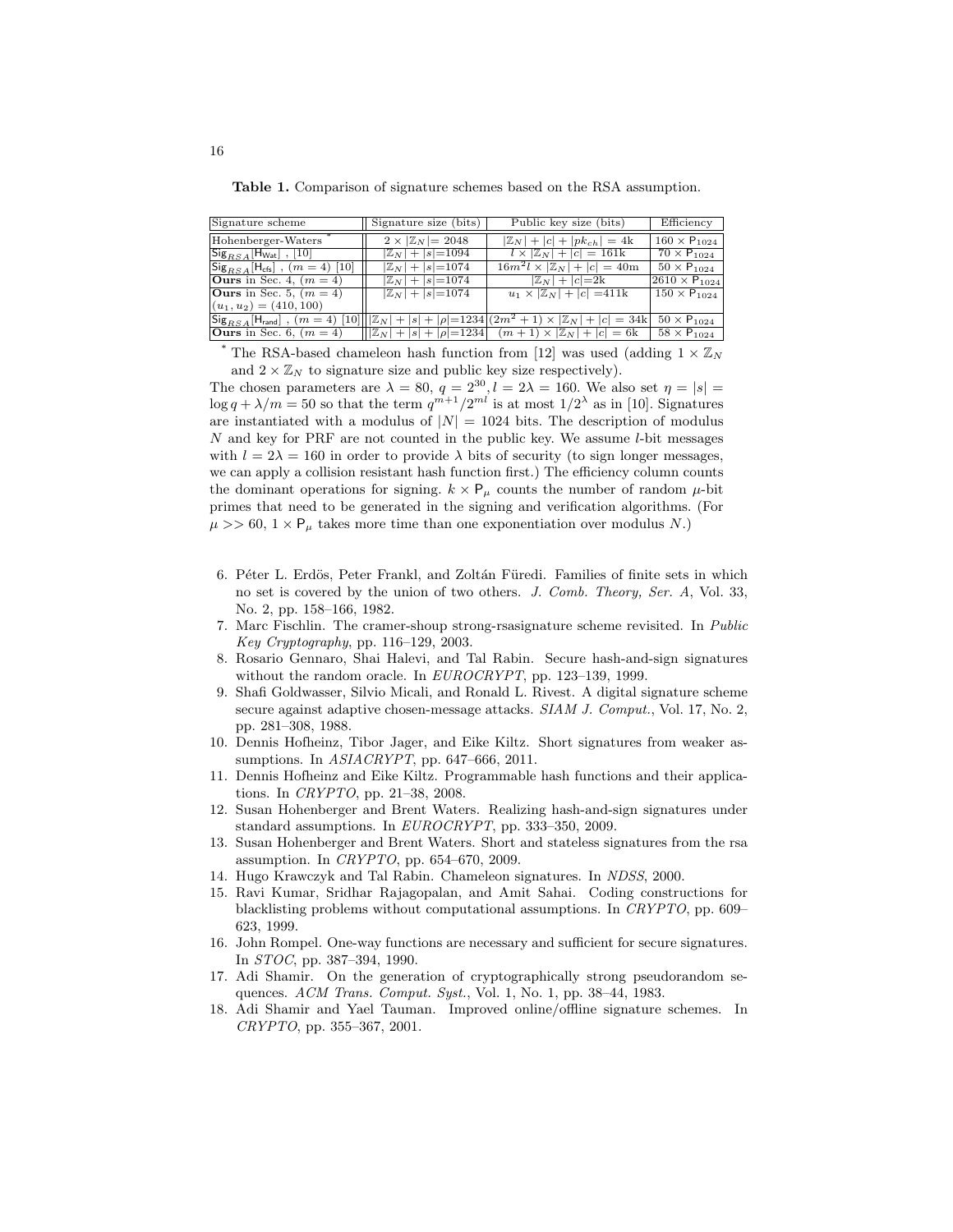- 19. Brent Waters. Efficient identity-based encryption without random oracles. In EUROCRYPT, pp. 114–127, 2005.
- 20. Shota Yamada, Goichiro Hanaoka, and Noboru Kunihiro. Two-dimensional representation of cover free families and its applications: Short signatures and more. In CT-RSA, pp. 260–277, 2012.

# A Construction of Map S

In many of our schemes, we use a map S with a special property. We describe how we realize this map S from cover free family  $[6, 15]$ . Although the idea we describe in this section is not new, we include this section in this paper for completeness.

We begin by recalling the definition of cover-free families. Let  $S_1, S_2$  be sets. We say that  $S_2$  does not cover  $S_1$  if  $S_1 \not\subseteq S_2$ . Let  $d, m, \alpha$  be integers, and let  $F = (F_\mu)_{\mu \in [\alpha]}$  be a family of  $\alpha$  subsets of [d]. We say that F is m-cover free if for any set I containing (up to) m indices  $I = {\mu_1, \ldots, \mu_m} \subseteq [\alpha]$ , it holds that  $F_{\nu} \nsubseteq \bigcup_{\mu \in I} F_{\mu}$  for any  $\nu$  that is not contained in *I*. In other words, if  $|I| \leq m$ , then the union  $\bigcup_{\mu \in I} F_{\mu}$  does not cover  $F_{\nu}$  for all  $\nu \in [\alpha] \backslash I$ . We say that F is w-uniform if  $|F_\mu| = w$  for all  $\mu \in [\alpha]$ . Throughout this paper, we use a parameter in the following lemma.

**Lemma 6.** ( $[6, 15]$ ) There is a deterministic polynomial-time algorithm that, on input of integers  $m, \alpha = 2^n$ , returns  $d \in \mathbb{N}$  and the set family  $F = (F_\mu)_{\mu \in [\alpha]}$ , such that F is m-cover free over [d] and w-uniform, where  $d \leq 16m^2n$  and  $w = d/4m$ .

Note that in the case of  $m = 1$ , we have a cover-free family with smaller parameters. That is,  $\alpha = 2^n$ ,  $d = 2n$ , and  $w = n$ .  $F_{\mu}$  is defined as  $F_{\mu} = \{2i - 1 + b_i | i \in$ [n]} where we regard  $\mu$  as a concatenation of bit strings in a natural way as  $\mu = b_1 || \cdots || b_n$  with  $b_i \in \{0, 1\}$  for  $i \in [n]$ . This cover-free family is used in many cryptographic protocols explicitly or implicitly, for example [16, 5].

FOR OUR FIRST SCHEME. In our first scheme, we associate a message  $M \in \mathcal{M}$ with a subset of [d] by a map  $S : \mathcal{M} \to 2^{[d]}$ . S should satisfy the following property: "For all  $M^*, M_1, \ldots, M_m \in \mathcal{M}$ , it holds that  $S(M^*) \nsubseteq \bigcup_{i=1}^m S(M_i)$  if  $M^* \notin \{M_1, \ldots, M_m\}$ ." We can construct a map S with this property by defining  $S$  as  $S(M) \stackrel{def}{=} F_{H(M)} \subseteq [d]$  where  $H : \mathcal{M} \to [\alpha]$  is an injective (or hash) function.

FOR OUR SECOND SCHEME. In our second scheme, we associate a message  $M \in \mathcal{M}$  with a subset of  $[u_1] \times [u_2]$  by a map  $S : \mathcal{M} \to 2^{[u_1] \times [u_2]}$ . S should satisfy the following property: "For all  $M^*, M_1, \ldots, M_m \in \mathcal{M}$ , it holds that  $S(M^*)\nsubseteq \cup_{i=1}^m S(M_i)$  if  $M^*\notin \{M_1,\ldots,M_m\}$ ." To construct such a map, we first regard [d] as  $[u_1] \times [u_2]$ , where  $u_1$  and  $u_2$  are integers satisfying  $u_1 \geq u_2$ and  $u_1u_2 \geq d$ . (The case for  $u_1 \leq u_2$  is analogous.) We regard  $i \in [d]$  as an element of  $[u_1] \times [u_2]$  by associating it with  $(i - u_1([i/u_1] - 1), [i/u_1])$ . Then, all  $F_\mu$  can be seen as a subset of  $[u_1] \times [u_2]$  in a natural way and  $(F_\mu)_{\mu \in \alpha}$ can be seen as an *m*-cover free family over  $[u_1] \times [u_2]$ . Then we define S as